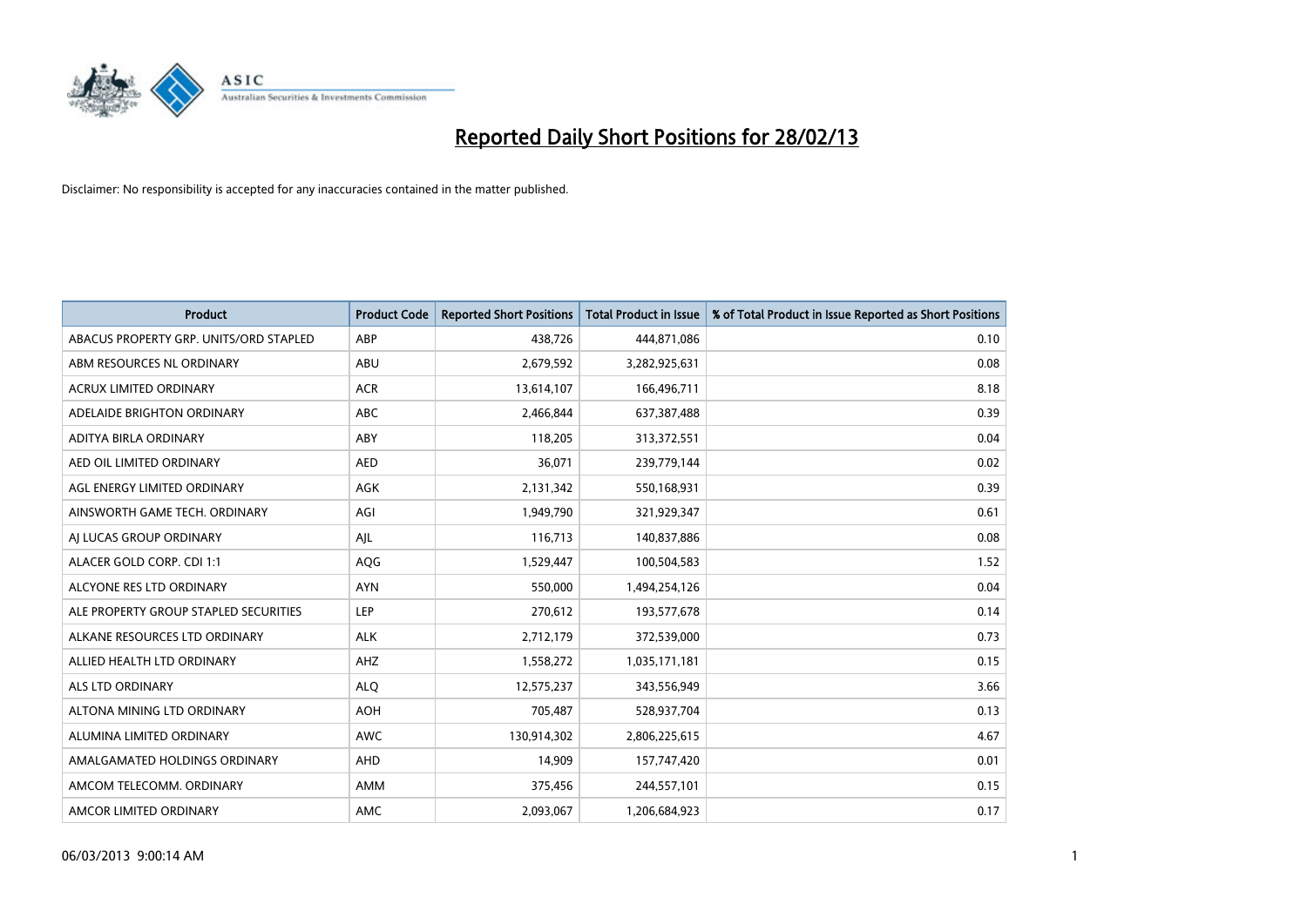

| <b>Product</b>                            | <b>Product Code</b> | <b>Reported Short Positions</b> | <b>Total Product in Issue</b> | % of Total Product in Issue Reported as Short Positions |
|-------------------------------------------|---------------------|---------------------------------|-------------------------------|---------------------------------------------------------|
| AMP LIMITED ORDINARY                      | AMP                 | 8,873,931                       | 2,930,423,546                 | 0.30                                                    |
| AMPELLA MINING ORDINARY                   | AMX                 | 4,657,730                       | 247,500,493                   | 1.88                                                    |
| ANGLOGOLD ASHANTI CDI 5:1                 | AGG                 | 500                             | 89,207,765                    | 0.00                                                    |
| ANSELL LIMITED ORDINARY                   | <b>ANN</b>          | 7,187,522                       | 130,768,652                   | 5.50                                                    |
| ANTARES ENERGY LTD ORDINARY               | AZZ                 | 481,651                         | 257,000,000                   | 0.19                                                    |
| ANZ BANKING GRP LTD ORDINARY              | ANZ                 | 4,320,967                       | 2,743,607,474                 | 0.16                                                    |
| APA GROUP STAPLED SECURITIES              | APA                 | 6,547,201                       | 827,350,325                   | 0.79                                                    |
| APN NEWS & MEDIA ORDINARY                 | <b>APN</b>          | 13,563,964                      | 661,526,586                   | 2.05                                                    |
| AQUARIUS PLATINUM. ORDINARY               | <b>AOP</b>          | 12,367,322                      | 486,851,336                   | 2.54                                                    |
| AQUILA RESOURCES ORDINARY                 | <b>AQA</b>          | 10,005,762                      | 411,804,442                   | 2.43                                                    |
| ARAFURA RESOURCE LTD ORDINARY             | ARU                 | 407,061                         | 441,270,644                   | 0.09                                                    |
| ARB CORPORATION ORDINARY                  | ARP                 | 105,741                         | 72,481,302                    | 0.15                                                    |
| ARDENT LEISURE GROUP STAPLED SECURITIES   | AAD                 | 3,027,529                       | 397,774,513                   | 0.76                                                    |
| ARISTOCRAT LEISURE ORDINARY               | <b>ALL</b>          | 9,041,921                       | 551,418,047                   | 1.64                                                    |
| ARRIUM LTD ORDINARY                       | ARI                 | 12,185,304                      | 1,351,527,328                 | 0.90                                                    |
| ASCIANO LIMITED ORDINARY                  | <b>AIO</b>          | 7,238,909                       | 975,385,664                   | 0.74                                                    |
| ASG GROUP LIMITED ORDINARY                | ASZ                 | 1,863,782                       | 206,720,839                   | 0.90                                                    |
| ASPEN GROUP ORD/UNITS STAPLED             | <b>APZ</b>          | 195,361                         | 1,192,803,491                 | 0.02                                                    |
| ASPIRE MINING LTD ORDINARY                | <b>AKM</b>          | 40,949                          | 655,594,556                   | 0.01                                                    |
| ASTRO JAP PROP GROUP STAPLED US PROHIBIT. | AJA                 | 16,129                          | 67,211,752                    | 0.02                                                    |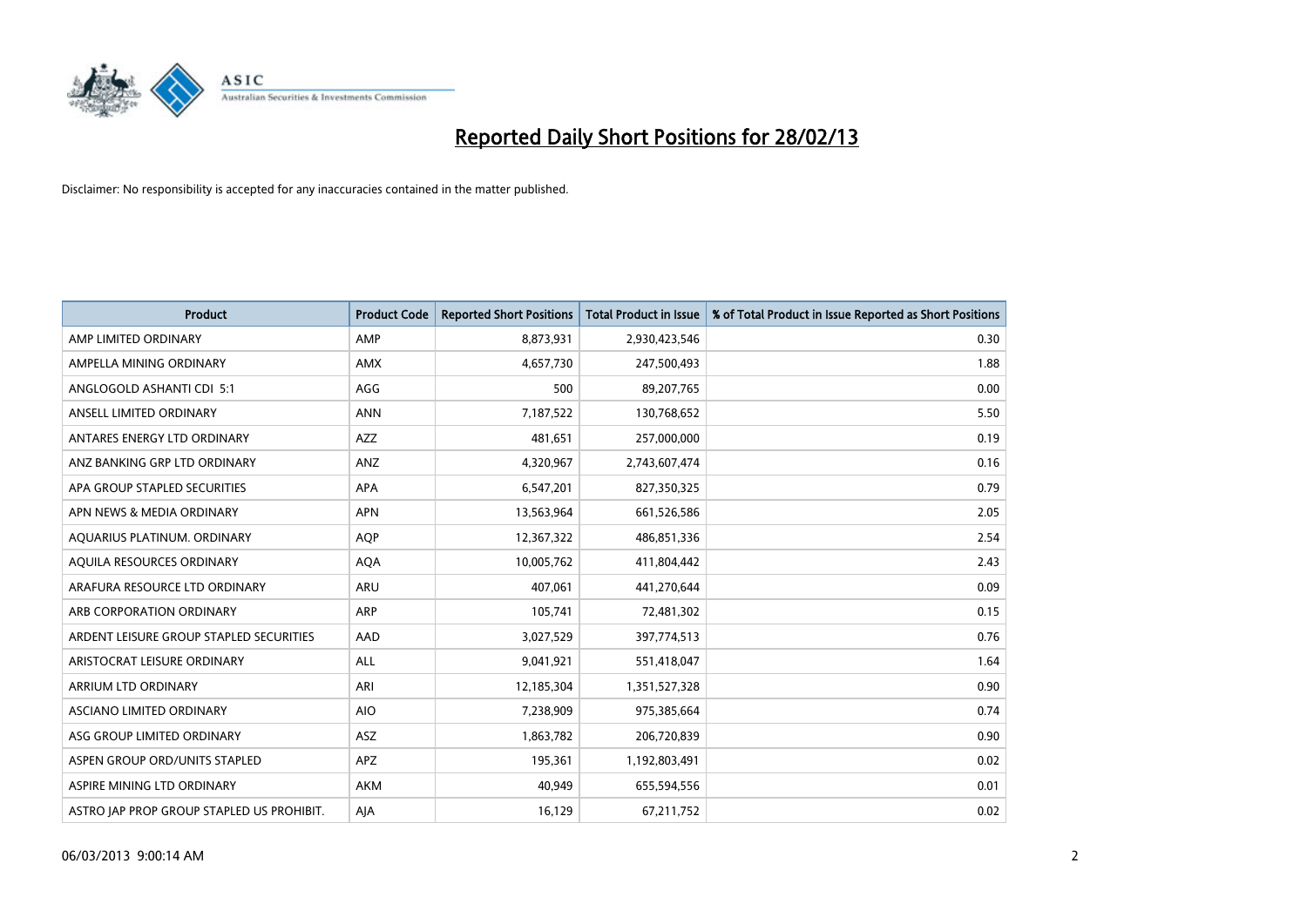

| <b>Product</b>                       | <b>Product Code</b> | <b>Reported Short Positions</b> | <b>Total Product in Issue</b> | % of Total Product in Issue Reported as Short Positions |
|--------------------------------------|---------------------|---------------------------------|-------------------------------|---------------------------------------------------------|
| ASX LIMITED ORDINARY                 | <b>ASX</b>          | 3,516,055                       | 175,136,729                   | 2.01                                                    |
| ATLAS IRON LIMITED ORDINARY          | <b>AGO</b>          | 10,544,171                      | 909,718,409                   | 1.16                                                    |
| AURIZON HOLDINGS LTD ORDINARY        | AZJ                 | 8,180,523                       | 2,137,284,503                 | 0.38                                                    |
| AURORA OIL & GAS ORDINARY            | <b>AUT</b>          | 7,960,032                       | 447,885,778                   | 1.78                                                    |
| <b>AUSDRILL LIMITED ORDINARY</b>     | ASL                 | 4,812,435                       | 309,451,963                   | 1.56                                                    |
| AUSENCO LIMITED ORDINARY             | <b>AAX</b>          | 979,274                         | 123,527,574                   | 0.79                                                    |
| <b>AUSTAL LIMITED ORDINARY</b>       | ASB                 | 397,671                         | 346,007,639                   | 0.11                                                    |
| AUSTBROKERS HOLDINGS ORDINARY        | <b>AUB</b>          | 805                             | 57,568,703                    | 0.00                                                    |
| AUSTIN ENGINEERING ORDINARY          | <b>ANG</b>          | 456,241                         | 72,344,403                    | 0.63                                                    |
| AUSTRALAND PROPERTY STAPLED SECURITY | <b>ALZ</b>          | 301,276                         | 576,846,597                   | 0.05                                                    |
| AUSTRALIAN AGRICULT. ORDINARY        | AAC                 | 1,074,146                       | 312,905,085                   | 0.34                                                    |
| AUSTRALIAN INFRASTR, UNITS/ORDINARY  | <b>AIX</b>          | 3,243,964                       | 620,733,944                   | 0.52                                                    |
| AUSTRALIAN PHARM. ORDINARY           | API                 | 324,182                         | 488,115,883                   | 0.07                                                    |
| AVIENNINGS LIMITED ORDINARY          | <b>AVI</b>          | 175,001                         | 274,588,694                   | 0.06                                                    |
| AWE LIMITED ORDINARY                 | <b>AWE</b>          | 3,859,038                       | 522,116,985                   | 0.74                                                    |
| AZIMUTH RES LTD ORDINARY             | <b>AZH</b>          | 2,065,206                       | 430,626,680                   | 0.48                                                    |
| BANDANNA ENERGY ORDINARY             | <b>BND</b>          | 25,704,952                      | 528,481,199                   | 4.86                                                    |
| BANK OF QUEENSLAND. ORDINARY         | <b>BOQ</b>          | 4,629,470                       | 312,878,919                   | 1.48                                                    |
| <b>BASE RES LIMITED ORDINARY</b>     | <b>BSE</b>          | 448,900                         | 560,440,029                   | 0.08                                                    |
| BATHURST RESOURCES ORDINARY          | <b>BTU</b>          | 33,486,661                      | 697,247,997                   | 4.80                                                    |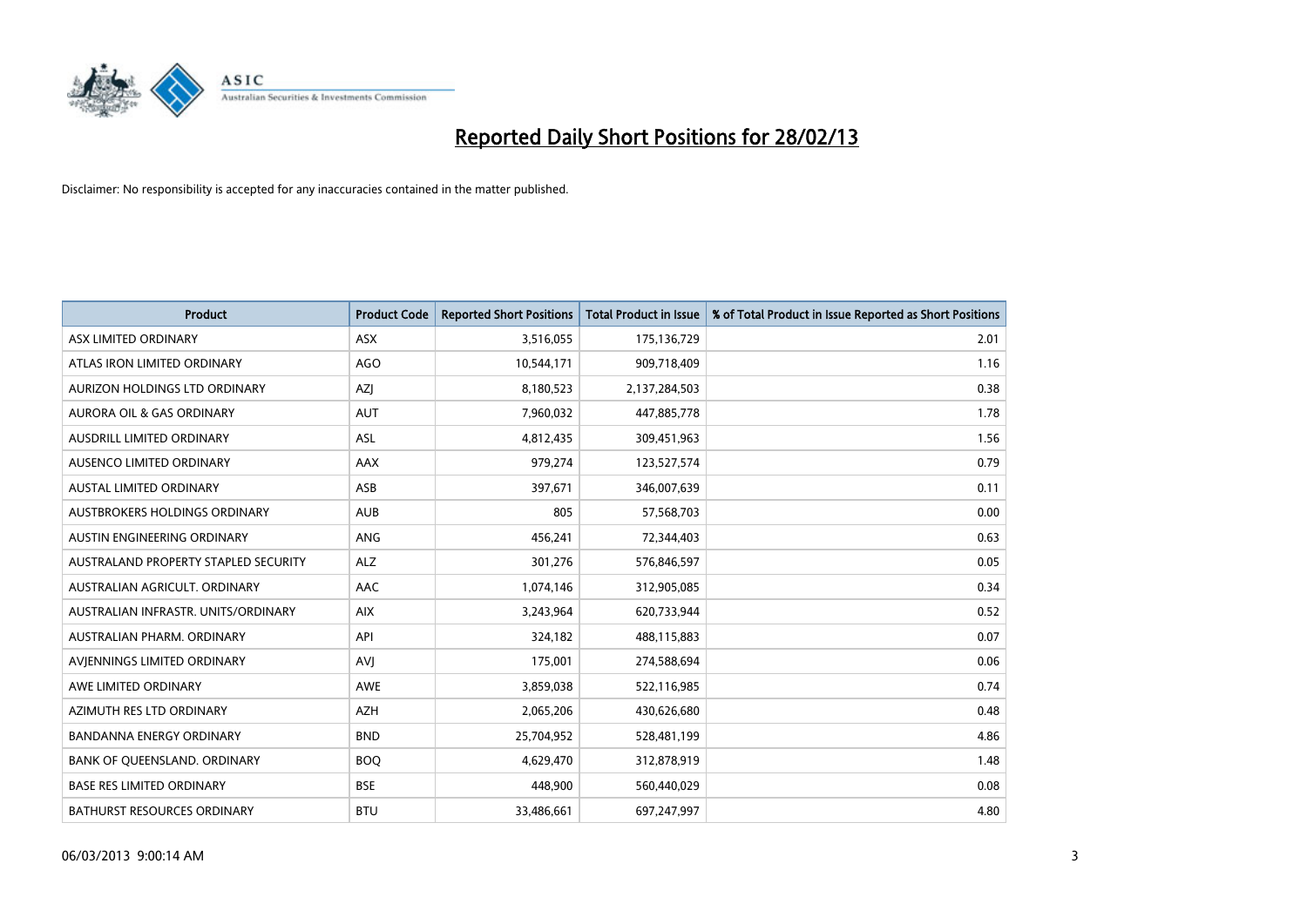

| <b>Product</b>                                | <b>Product Code</b> | <b>Reported Short Positions</b> | <b>Total Product in Issue</b> | % of Total Product in Issue Reported as Short Positions |
|-----------------------------------------------|---------------------|---------------------------------|-------------------------------|---------------------------------------------------------|
| <b>BC IRON LIMITED ORDINARY</b>               | <b>BCI</b>          | 146,979                         | 122,729,384                   | 0.12                                                    |
| BEACH ENERGY LIMITED ORDINARY                 | <b>BPT</b>          | 17,032,013                      | 1,263,677,572                 | 1.35                                                    |
| BEADELL RESOURCE LTD ORDINARY                 | <b>BDR</b>          | 24,008,782                      | 742,204,752                   | 3.23                                                    |
| BEGA CHEESE LTD ORDINARY                      | <b>BGA</b>          | 1,000                           | 151,866,050                   | 0.00                                                    |
| BENDIGO AND ADELAIDE ORDINARY                 | <b>BEN</b>          | 9,764,594                       | 402,442,109                   | 2.43                                                    |
| BERKELEY RESOURCES ORDINARY                   | <b>BKY</b>          | 236,585                         | 179,393,273                   | 0.13                                                    |
| <b>BHP BILLITON LIMITED ORDINARY</b>          | <b>BHP</b>          | 12,004,519                      | 3,211,691,105                 | 0.37                                                    |
| <b>BILLABONG ORDINARY</b>                     | <b>BBG</b>          | 7,830,178                       | 478,944,292                   | 1.63                                                    |
| <b>BLACKMORES LIMITED ORDINARY</b>            | <b>BKL</b>          | 2,867                           | 16,909,231                    | 0.02                                                    |
| <b>BLACKTHORN RESOURCES ORD US PROHIBITED</b> | <b>BTR</b>          | 123,933                         | 164,285,950                   | 0.08                                                    |
| BLUESCOPE STEEL LTD ORDINARY                  | <b>BSL</b>          | 968,311                         | 558,243,305                   | 0.17                                                    |
| <b>BOART LONGYEAR ORDINARY</b>                | <b>BLY</b>          | 6,536,180                       | 461,163,412                   | 1.42                                                    |
| BORAL LIMITED. ORDINARY                       | <b>BLD</b>          | 27,338,962                      | 766,370,951                   | 3.57                                                    |
| <b>BOUGAINVILLE COPPER ORDINARY</b>           | <b>BOC</b>          | 1                               | 401,062,500                   | 0.00                                                    |
| <b>BRADKEN LIMITED ORDINARY</b>               | <b>BKN</b>          | 10,813,361                      | 169,240,662                   | 6.39                                                    |
| <b>BRAMBLES LIMITED ORDINARY</b>              | <b>BXB</b>          | 3,612,215                       | 1,556,665,009                 | 0.23                                                    |
| BREVILLE GROUP LTD ORDINARY                   | <b>BRG</b>          | 26,022                          | 130,095,322                   | 0.02                                                    |
| <b>BRICKWORKS LIMITED ORDINARY</b>            | <b>BKW</b>          | 13,165                          | 147,818,132                   | 0.01                                                    |
| BROCKMAN MINING LTD ORDINARY                  | <b>BCK</b>          | 91,872                          | 7,894,482,131                 | 0.00                                                    |
| <b>BUCCANEER ENERGY LTD ORDINARY</b>          | <b>BCC</b>          | 1,000,000                       | 1,519,445,371                 | 0.07                                                    |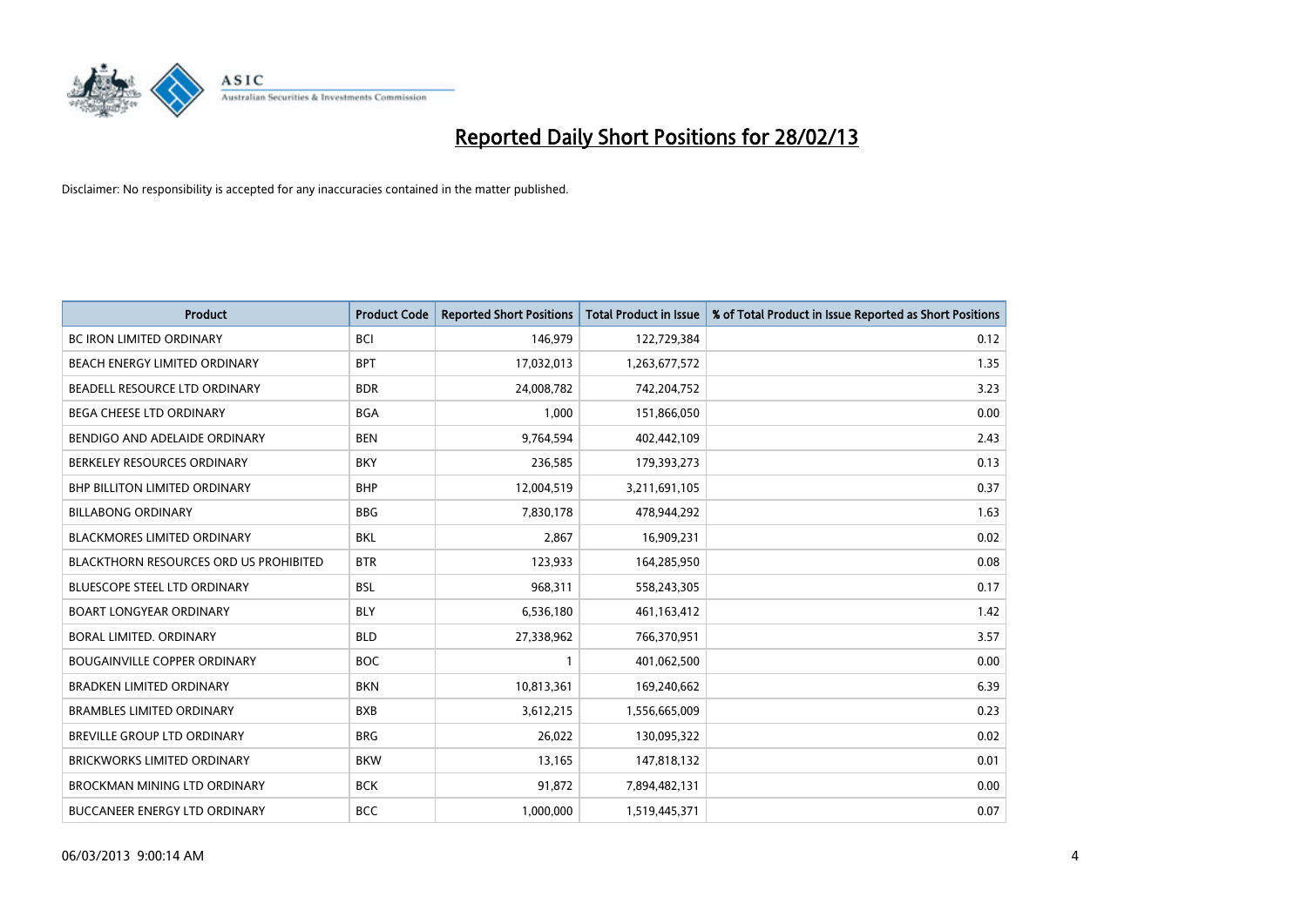

| <b>Product</b>                          | <b>Product Code</b> | <b>Reported Short Positions</b> | <b>Total Product in Issue</b> | % of Total Product in Issue Reported as Short Positions |
|-----------------------------------------|---------------------|---------------------------------|-------------------------------|---------------------------------------------------------|
| <b>BURU ENERGY ORDINARY</b>             | <b>BRU</b>          | 18,157,270                      | 273,912,685                   | 6.63                                                    |
| <b>BWP TRUST ORDINARY UNITS</b>         | <b>BWP</b>          | 1,994,317                       | 537,753,954                   | 0.37                                                    |
| CABCHARGE AUSTRALIA ORDINARY            | CAB                 | 7,208,096                       | 120,430,683                   | 5.99                                                    |
| CALIBRE GROUP LTD ORDINARY              | <b>CGH</b>          | 851,047                         | 307,378,401                   | 0.28                                                    |
| <b>CALTEX AUSTRALIA ORDINARY</b>        | <b>CTX</b>          | 4,505,749                       | 270,000,000                   | 1.67                                                    |
| CAPE LAMBERT RES LTD ORDINARY           | <b>CFE</b>          | 1,221,557                       | 687,533,792                   | 0.18                                                    |
| CARABELLA RES LTD ORDINARY              | <b>CLR</b>          | 53,326                          | 152,361,547                   | 0.03                                                    |
| <b>CARBON ENERGY ORDINARY</b>           | <b>CNX</b>          | 48,071                          | 779,807,322                   | 0.01                                                    |
| CARDNO LIMITED ORDINARY                 | CDD                 | 6,671,409                       | 142,270,550                   | 4.69                                                    |
| <b>CARINDALE PROPERTY UNIT</b>          | <b>CDP</b>          | 101                             | 70,000,000                    | 0.00                                                    |
| CARNARVON PETROLEUM ORDINARY            | <b>CVN</b>          | 134,170                         | 937,857,700                   | 0.01                                                    |
| CARSALES.COM LTD ORDINARY               | <b>CRZ</b>          | 4,986,618                       | 235,768,495                   | 2.12                                                    |
| CASH CONVERTERS ORDINARY                | CCV                 | 50,410                          | 423,861,025                   | 0.01                                                    |
| CEDAR WOODS PROP. ORDINARY              | <b>CWP</b>          | 5,709                           | 73,047,793                    | 0.01                                                    |
| CENTRAL PETROLEUM ORDINARY              | <b>CTP</b>          | 1,392,571                       | 1,388,978,845                 | 0.10                                                    |
| CERAMIC FUEL CELLS ORDINARY             | <b>CFU</b>          | 390                             | 1,559,231,320                 | 0.00                                                    |
| CFS RETAIL TRUST GRP STAPLED SECURITIES | <b>CFX</b>          | 49,223,349                      | 2,828,495,659                 | 1.74                                                    |
| CHALLENGER DIV.PRO. STAPLED UNITS       | <b>CDI</b>          | 61,788                          | 214,101,013                   | 0.03                                                    |
| <b>CHALLENGER LIMITED ORDINARY</b>      | <b>CGF</b>          | 2,482,826                       | 534,607,512                   | 0.46                                                    |
| CHARTER HALL GROUP STAPLED US PROHIBIT. | <b>CHC</b>          | 354,253                         | 298,860,383                   | 0.12                                                    |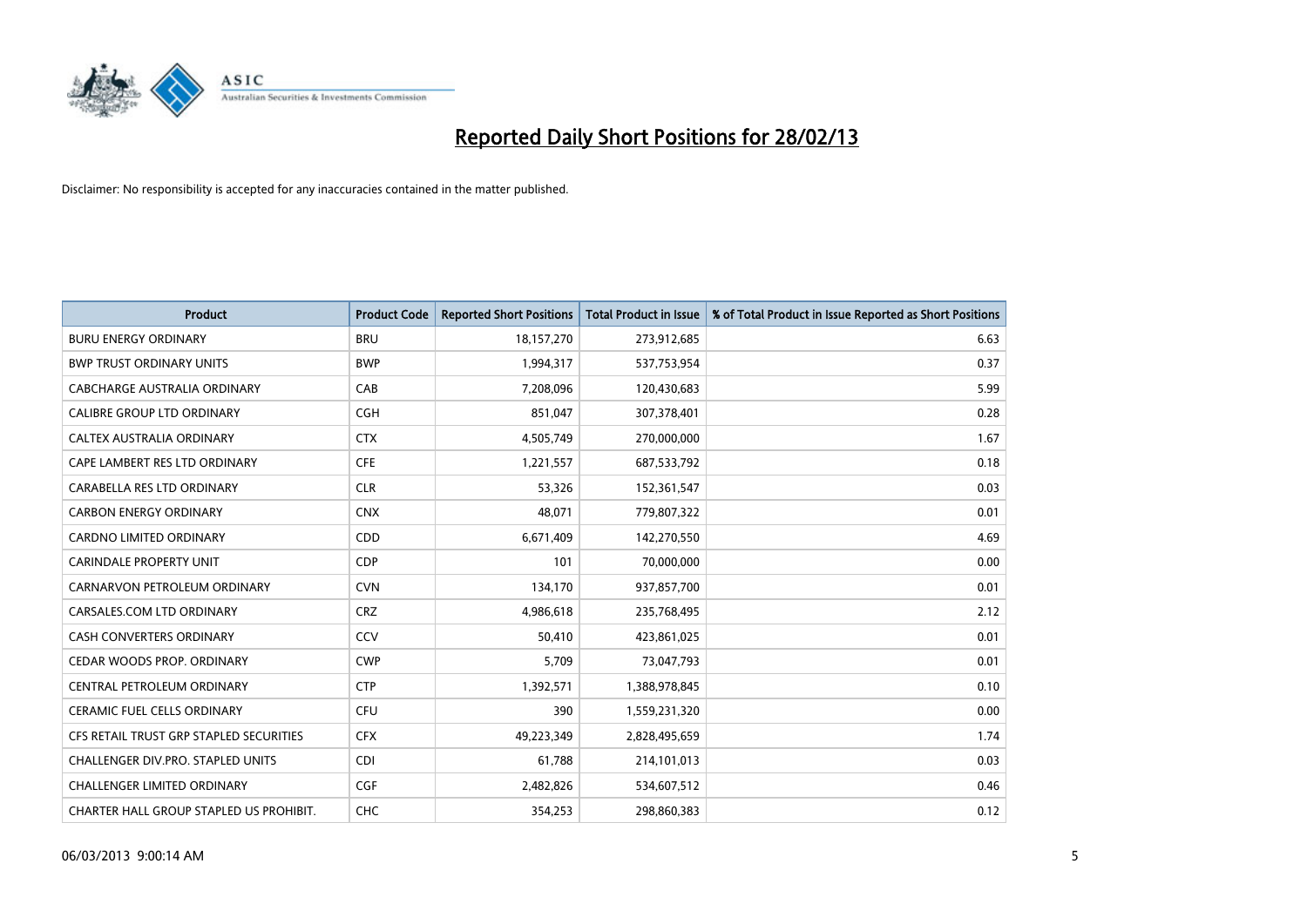

| <b>Product</b>                          | <b>Product Code</b> | <b>Reported Short Positions</b> | <b>Total Product in Issue</b> | % of Total Product in Issue Reported as Short Positions |
|-----------------------------------------|---------------------|---------------------------------|-------------------------------|---------------------------------------------------------|
| <b>CHARTER HALL RETAIL UNITS</b>        | <b>CQR</b>          | 758,289                         | 337,582,974                   | 0.22                                                    |
| <b>CHORUS LIMITED ORDINARY</b>          | CNU                 | 449,371                         | 385,082,123                   | 0.12                                                    |
| CITIGOLD CORP LTD ORDINARY              | <b>CTO</b>          | 153,427                         | 1,352,907,765                 | 0.01                                                    |
| <b>CLOUGH LIMITED ORDINARY</b>          | <b>CLO</b>          | 63,866                          | 776,325,556                   | 0.01                                                    |
| COAL OF AFRICA LTD ORDINARY             | <b>CZA</b>          | 57,352                          | 1,048,368,613                 | 0.01                                                    |
| <b>COALSPUR MINES LTD ORDINARY</b>      | <b>CPL</b>          | 14,409,453                      | 634,148,901                   | 2.27                                                    |
| COCA-COLA AMATIL ORDINARY               | <b>CCL</b>          | 2,680,609                       | 762,133,414                   | 0.35                                                    |
| COCHLEAR LIMITED ORDINARY               | <b>COH</b>          | 4,637,199                       | 57,036,329                    | 8.13                                                    |
| <b>COCKATOO COAL ORDINARY</b>           | <b>COK</b>          | 13,956,914                      | 1,016,746,908                 | 1.37                                                    |
| <b>CODAN LIMITED ORDINARY</b>           | <b>CDA</b>          | 97,252                          | 176,926,104                   | 0.05                                                    |
| <b>COLLECTION HOUSE ORDINARY</b>        | <b>CLH</b>          | 1,000                           | 112,514,420                   | 0.00                                                    |
| <b>COLLINS FOODS LTD ORDINARY</b>       | <b>CKF</b>          | 510,719                         | 93,000,003                    | 0.55                                                    |
| COMMONWEALTH BANK, ORDINARY             | <b>CBA</b>          | 9,890,878                       | 1,609,180,841                 | 0.61                                                    |
| COMMONWEALTH BANK, PERP.EXC.(PERLS VI)  | <b>CBAPC</b>        | 2,500                           | 20,000,000                    | 0.01                                                    |
| <b>COMMONWEALTH PROP ORDINARY UNITS</b> | <b>CPA</b>          | 11,333,668                      | 2,347,003,413                 | 0.48                                                    |
| <b>COMPASS RESOURCES ORDINARY</b>       | <b>CMR</b>          | 7,472                           | 1,403,744,100                 | 0.00                                                    |
| COMPUTERSHARE LTD ORDINARY              | <b>CPU</b>          | 11,256,569                      | 555,664,059                   | 2.03                                                    |
| COOPER ENERGY LTD ORDINARY              | <b>COE</b>          | 166,716                         | 329,034,654                   | 0.05                                                    |
| <b>CORDLIFE LIMITED ORDINARY</b>        | CBB                 | 6,666                           | 172,687,354                   | 0.00                                                    |
| <b>CORP TRAVEL LIMITED ORDINARY</b>     | <b>CTD</b>          | 134,863                         | 74,971,020                    | 0.18                                                    |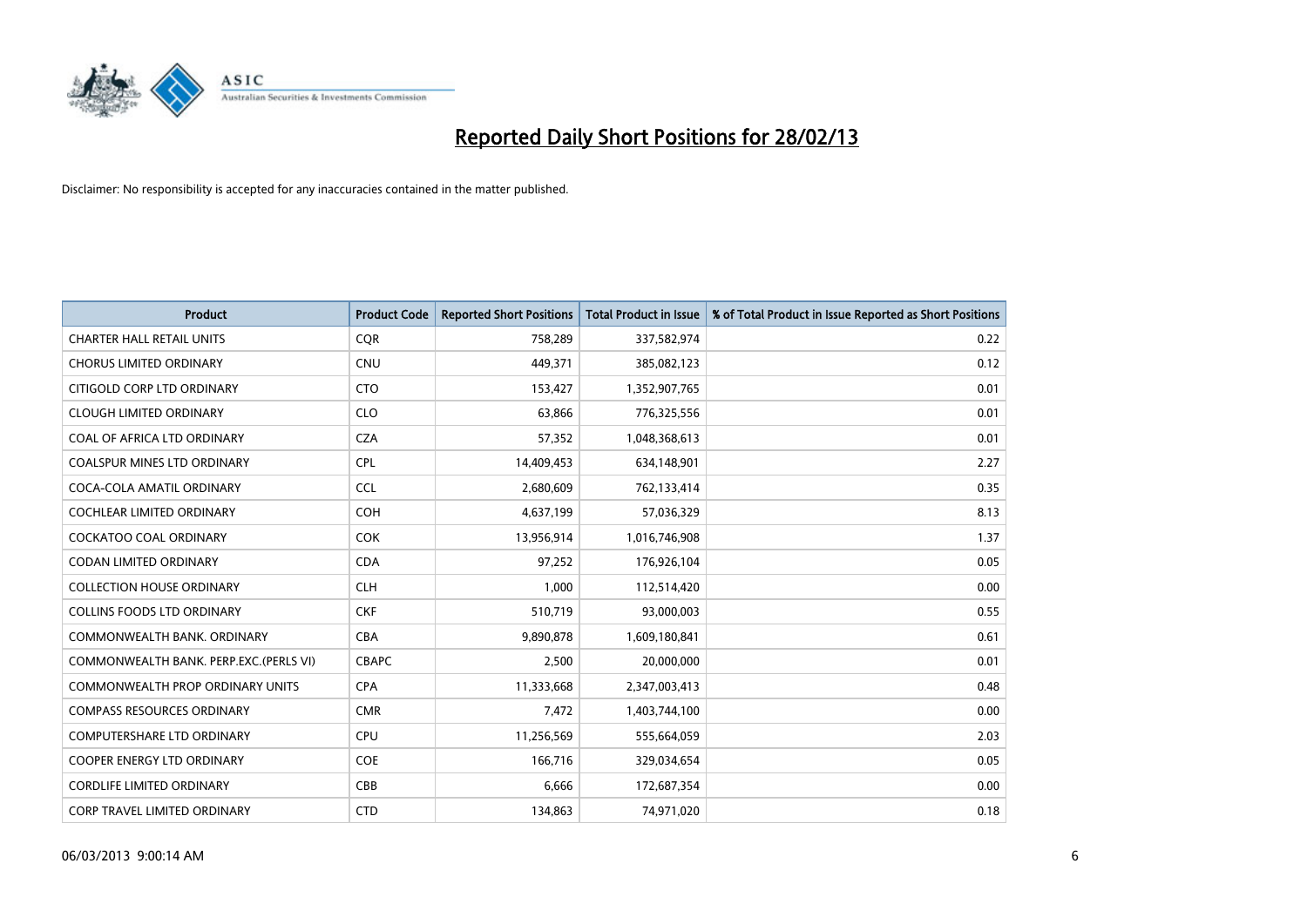

| <b>Product</b>                     | <b>Product Code</b> | <b>Reported Short Positions</b> | <b>Total Product in Issue</b> | % of Total Product in Issue Reported as Short Positions |
|------------------------------------|---------------------|---------------------------------|-------------------------------|---------------------------------------------------------|
| <b>CREDIT CORP GROUP ORDINARY</b>  | <b>CCP</b>          | 12,870                          | 45,932,899                    | 0.03                                                    |
| CROMWELL PROP STAPLED SECURITIES   | <b>CMW</b>          | 145,606                         | 1,460,982,142                 | 0.01                                                    |
| <b>CROWN LIMITED ORDINARY</b>      | <b>CWN</b>          | 5,595,278                       | 728,394,185                   | 0.77                                                    |
| <b>CSG LIMITED ORDINARY</b>        | CSV                 | 331,333                         | 278,155,477                   | 0.12                                                    |
| <b>CSL LIMITED ORDINARY</b>        | <b>CSL</b>          | 1,211,912                       | 498,199,305                   | 0.24                                                    |
| <b>CSR LIMITED ORDINARY</b>        | <b>CSR</b>          | 46,822,561                      | 506,000,315                   | 9.25                                                    |
| <b>CUDECO LIMITED ORDINARY</b>     | CDU                 | 3,740,695                       | 199,877,294                   | 1.87                                                    |
| DART ENERGY LTD ORDINARY           | <b>DTE</b>          | 15,953,302                      | 878,668,388                   | 1.82                                                    |
| DATA#3 LIMITED ORDINARY            | <b>DTL</b>          | 997                             | 153,974,950                   | 0.00                                                    |
| DAVID JONES LIMITED ORDINARY       | <b>DIS</b>          | 60,942,292                      | 531,788,775                   | 11.46                                                   |
| DECMIL GROUP LIMITED ORDINARY      | <b>DCG</b>          | 949,059                         | 168,203,219                   | 0.56                                                    |
| DEEP YELLOW LIMITED ORDINARY       | <b>DYL</b>          | 500,000                         | 1,553,507,294                 | 0.03                                                    |
| DEXUS PROPERTY GROUP STAPLED UNITS | <b>DXS</b>          | 13,222,004                      | 4,839,024,176                 | 0.27                                                    |
| DISCOVERY METALS LTD ORDINARY      | <b>DML</b>          | 1,952,213                       | 486,986,451                   | 0.40                                                    |
| DOMINO PIZZA ENTERPR ORDINARY      | <b>DMP</b>          | 30,292                          | 70,192,674                    | 0.04                                                    |
| DORAY MINERALS LTD ORDINARY        | <b>DRM</b>          | 75,794                          | 141,866,768                   | 0.05                                                    |
| DOWNER EDI LIMITED ORDINARY        | <b>DOW</b>          | 3,939,853                       | 429,100,296                   | 0.92                                                    |
| DRILLSEARCH ENERGY ORDINARY        | <b>DLS</b>          | 1,336,327                       | 427,353,371                   | 0.31                                                    |
| DUET GROUP STAPLED US PROHIBIT.    | <b>DUE</b>          | 9,164,236                       | 1,169,314,842                 | 0.78                                                    |
| DULUXGROUP LIMITED ORDINARY        | <b>DLX</b>          | 6,540,790                       | 374,507,181                   | 1.75                                                    |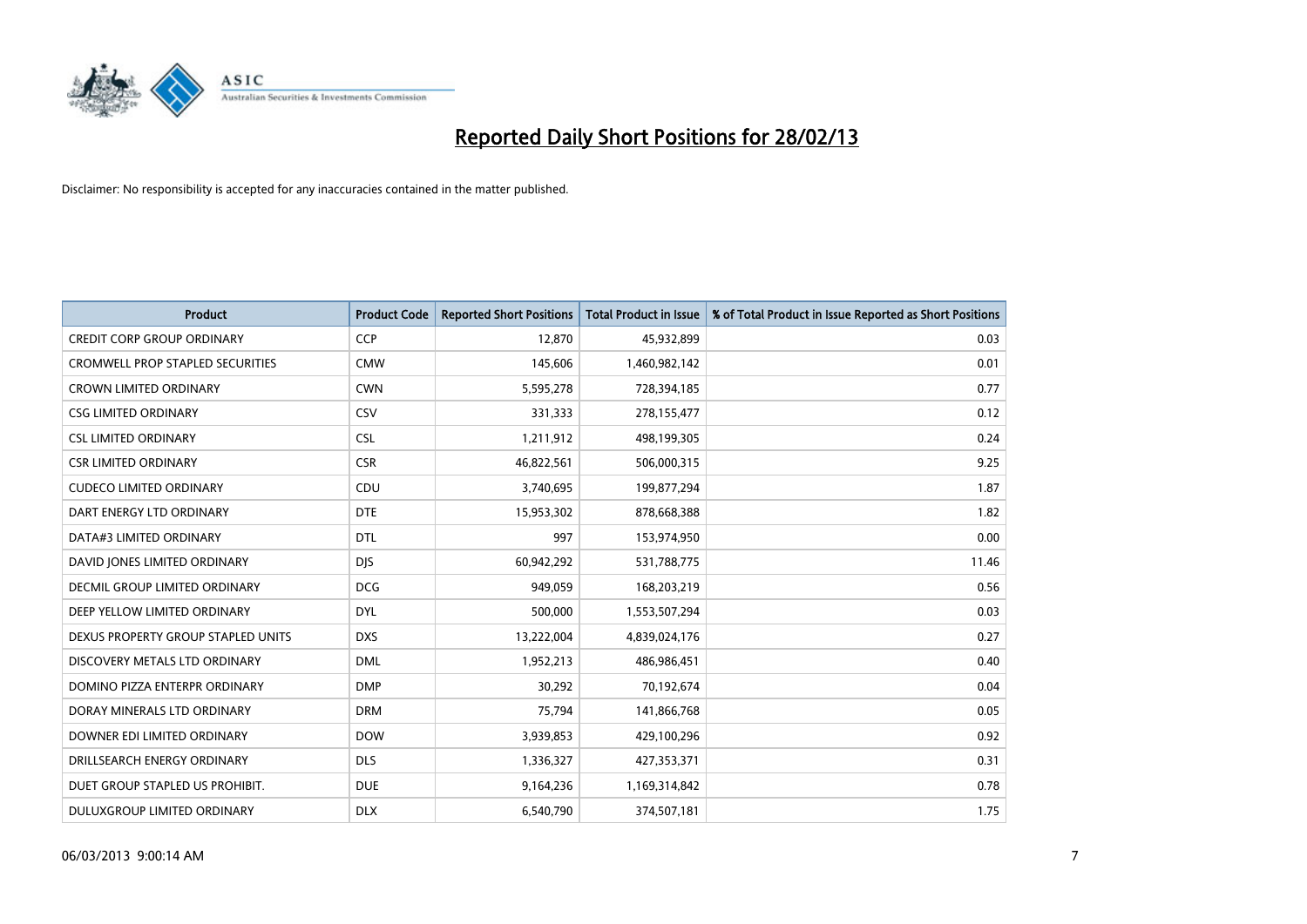

| <b>Product</b>                         | <b>Product Code</b> | <b>Reported Short Positions</b> | <b>Total Product in Issue</b> | % of Total Product in Issue Reported as Short Positions |
|----------------------------------------|---------------------|---------------------------------|-------------------------------|---------------------------------------------------------|
| <b>DWS LTD ORDINARY</b>                | <b>DWS</b>          | 404,940                         | 132,362,763                   | 0.31                                                    |
| ECHO ENTERTAINMENT ORDINARY            | <b>EGP</b>          | 8,375,882                       | 825,672,730                   | 1.01                                                    |
| ELDERS LIMITED ORDINARY                | ELD                 | 18,920,846                      | 448,598,480                   | 4.22                                                    |
| ELEMENTAL MINERALS ORDINARY            | <b>ELM</b>          | 40,739                          | 288,587,228                   | 0.01                                                    |
| ELEMENTOS LIMITED ORDINARY             | <b>ELT</b>          | 16                              | 149,531,420                   | 0.00                                                    |
| <b>EMECO HOLDINGS ORDINARY</b>         | EHL.                | 5,344,936                       | 599,675,707                   | 0.89                                                    |
| <b>ENDEAVOUR MIN CORP CDI 1:1</b>      | <b>EVR</b>          | 87,567                          | 129,653,699                   | 0.07                                                    |
| ENERGY RESOURCES ORDINARY 'A'          | <b>ERA</b>          | 7,523,417                       | 517,725,062                   | 1.45                                                    |
| <b>ENERGY WORLD CORPOR, ORDINARY</b>   | <b>EWC</b>          | 19,495,343                      | 1,734,166,672                 | 1.12                                                    |
| <b>ENERO GROUP LTD ORDINARY</b>        | EGG                 | 90,189                          | 85,604,954                    | 0.11                                                    |
| <b>ENVESTRA LIMITED ORDINARY</b>       | <b>ENV</b>          | 8,869,857                       | 1,603,333,497                 | 0.55                                                    |
| EVOLUTION MINING LTD ORDINARY          | <b>EVN</b>          | 10,359,015                      | 708,092,989                   | 1.46                                                    |
| FAIRFAX MEDIA LTD ORDINARY             | <b>FXI</b>          | 392,284,790                     | 2,351,955,725                 | 16.68                                                   |
| <b>FANTASTIC HOLDINGS ORDINARY</b>     | <b>FAN</b>          | 1,775                           | 102,739,538                   | 0.00                                                    |
| <b>FAR LTD ORDINARY</b>                | <b>FAR</b>          | 21,000,000                      | 2,499,846,742                 | 0.84                                                    |
| FEDERATION CNTRES ORD/UNIT STAPLED SEC | FDC                 | 6,555,759                       | 1,427,641,139                 | 0.46                                                    |
| FINBAR GROUP LIMITED ORDINARY          | <b>FRI</b>          | 997                             | 214,824,630                   | 0.00                                                    |
| FKP PROPERTY GROUP STAPLED SECURITIES  | <b>FKP</b>          | 5,574,032                       | 321,578,705                   | 1.73                                                    |
| FLEETWOOD CORP ORDINARY                | <b>FWD</b>          | 3,185,409                       | 60,052,521                    | 5.30                                                    |
| FLETCHER BUILDING ORDINARY             | <b>FBU</b>          | 4,400,471                       | 684,793,538                   | 0.64                                                    |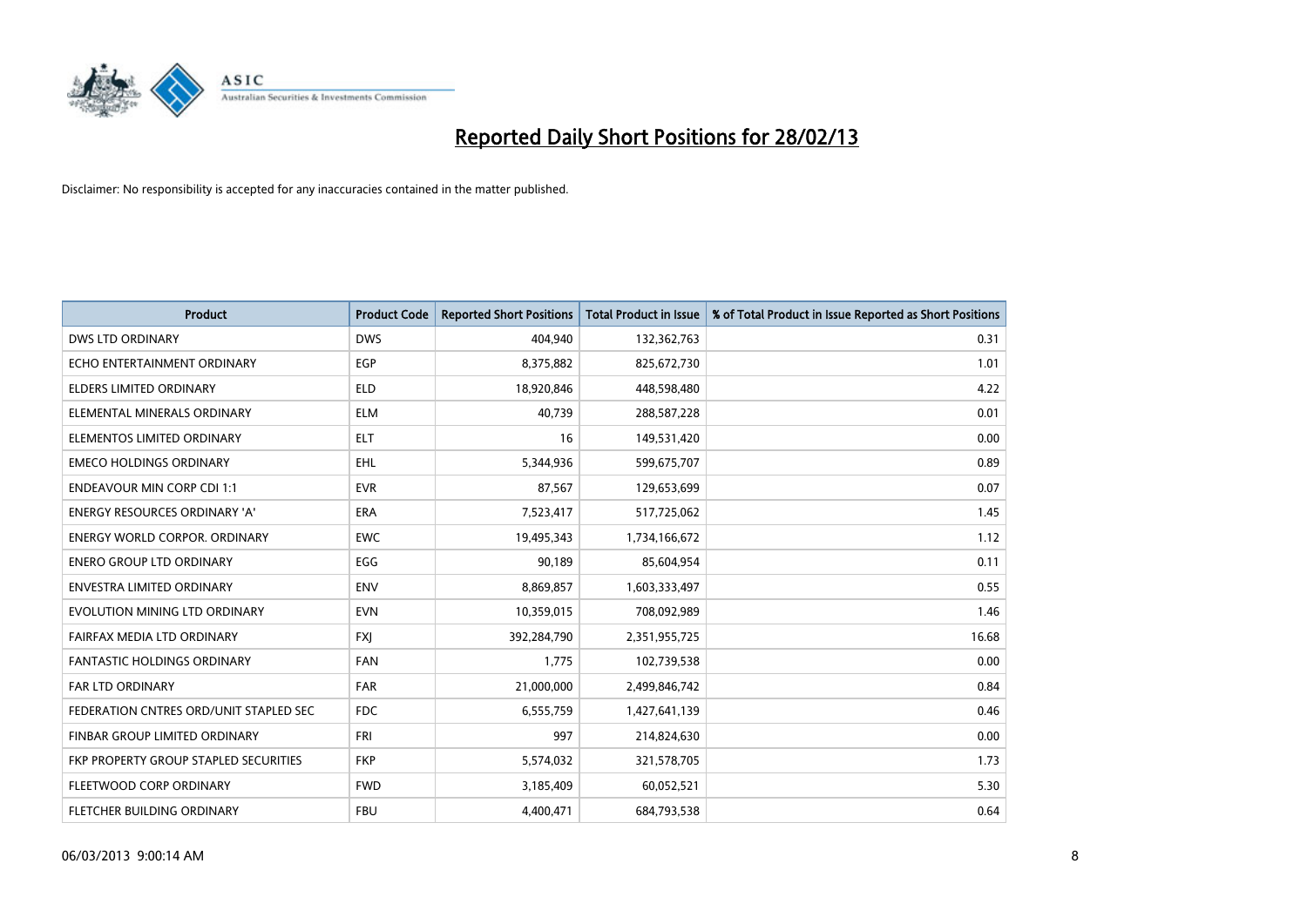

| <b>Product</b>                                   | <b>Product Code</b> | <b>Reported Short Positions</b> | <b>Total Product in Issue</b> | % of Total Product in Issue Reported as Short Positions |
|--------------------------------------------------|---------------------|---------------------------------|-------------------------------|---------------------------------------------------------|
| FLEXIGROUP LIMITED ORDINARY                      | <b>FXL</b>          | 49,934                          | 287,869,669                   | 0.02                                                    |
| FLIGHT CENTRE ORDINARY                           | <b>FLT</b>          | 11,229,304                      | 100,170,726                   | 11.21                                                   |
| FLINDERS MINES LTD ORDINARY                      | <b>FMS</b>          | 2,040,295                       | 1,821,300,404                 | 0.11                                                    |
| FOCUS MINERALS LTD ORDINARY                      | <b>FML</b>          | 1,400,770                       | 8,822,771,352                 | 0.02                                                    |
| FONTERRA SHARE FUND ORDINARY UNITS               | <b>FSF</b>          | 42,953                          | 95,689,327                    | 0.04                                                    |
| <b>FORGE GROUP LIMITED ORDINARY</b>              | FGE                 | 116,763                         | 86,169,014                    | 0.14                                                    |
| FORTESCUE METALS GRP ORDINARY                    | <b>FMG</b>          | 154,896,424                     | 3,113,798,659                 | 4.97                                                    |
| <b>G.U.D. HOLDINGS ORDINARY</b>                  | GUD                 | 3,922,910                       | 71,341,319                    | 5.50                                                    |
| <b>G8 EDUCATION LIMITED ORDINARY</b>             | <b>GEM</b>          | 408,268                         | 270,940,348                   | 0.15                                                    |
| <b>GALAXY RESOURCES ORDINARY</b>                 | <b>GXY</b>          | 3,727,430                       | 560,357,421                   | 0.67                                                    |
| <b>GENETIC TECHNOLOGIES ORDINARY</b>             | <b>GTG</b>          | 364,950                         | 475,471,819                   | 0.08                                                    |
| <b>GEODYNAMICS LIMITED ORDINARY</b>              | GDY                 | 850                             | 406,452,608                   | 0.00                                                    |
| <b>GINDALBIE METALS LTD ORDINARY</b>             | GBG                 | 43,971,060                      | 1,404,350,200                 | 3.13                                                    |
| <b>GOODMAN FIELDER, ORDINARY</b>                 | GFF                 | 25,620,252                      | 1,955,559,207                 | 1.31                                                    |
| <b>GOODMAN GROUP STAPLED US PROHIBIT.</b>        | <b>GMG</b>          | 1,480,902                       | 1,713,233,947                 | 0.09                                                    |
| GPT GROUP STAPLED SEC.                           | GPT                 | 7,777,385                       | 1,768,731,729                 | 0.44                                                    |
| <b>GRAINCORP LIMITED A CLASS ORDINARY</b>        | <b>GNC</b>          | 1,078,292                       | 228,855,628                   | 0.47                                                    |
| <b>GRANGE RESOURCES. ORDINARY</b>                | <b>GRR</b>          | 1,719,583                       | 1,156,181,782                 | 0.15                                                    |
| <b>GREENLAND MIN EN LTD ORDINARY</b>             | GGG                 | 4,804,527                       | 571,225,263                   | 0.84                                                    |
| <b>GROWTHPOINT PROPERTY ORD/UNIT STAPLED SEC</b> | GOZ                 | 1                               | 390,292,970                   | 0.00                                                    |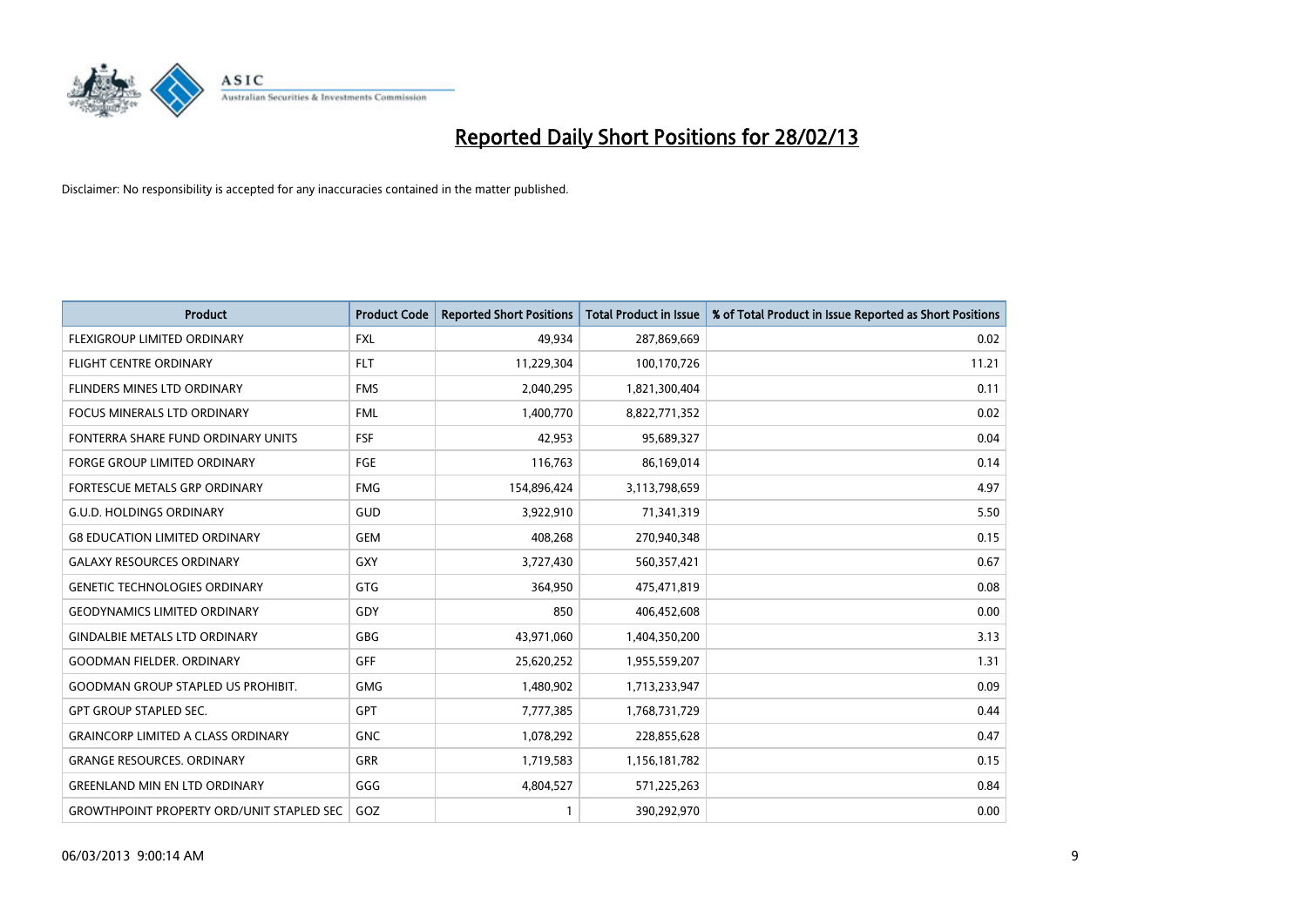

| <b>Product</b>                       | <b>Product Code</b> | <b>Reported Short Positions</b> | <b>Total Product in Issue</b> | % of Total Product in Issue Reported as Short Positions |
|--------------------------------------|---------------------|---------------------------------|-------------------------------|---------------------------------------------------------|
| <b>GRYPHON MINERALS LTD ORDINARY</b> | GRY                 | 27,307,238                      | 400,464,983                   | 6.82                                                    |
| <b>GUILDFORD COAL LTD ORDINARY</b>   | <b>GUF</b>          | 1,676,799                       | 521,046,899                   | 0.32                                                    |
| <b>GUINNESS PEAT GROUP. CDI 1:1</b>  | <b>GPG</b>          | 1,150,000                       | 197,084,022                   | 0.58                                                    |
| <b>GUIARAT NRE COAL LTD ORDINARY</b> | <b>GNM</b>          | 1,624,800                       | 1,376,138,678                 | 0.12                                                    |
| <b>GUNNS LIMITED ORDINARY</b>        | <b>GNS</b>          | 52,741,216                      | 848,401,559                   | 6.22                                                    |
| <b>GWA GROUP LTD ORDINARY</b>        | <b>GWA</b>          | 5,554,594                       | 304,706,899                   | 1.82                                                    |
| HARVEY NORMAN ORDINARY               | <b>HVN</b>          | 99,655,571                      | 1,062,316,784                 | 9.38                                                    |
| HASTIE GROUP LIMITED ORDINARY        | <b>HST</b>          | 233,914                         | 137,353,504                   | 0.17                                                    |
| <b>HENDERSON GROUP CDI 1:1</b>       | <b>HGG</b>          | 2,420,722                       | 718,996,007                   | 0.34                                                    |
| HFA HOLDINGS LIMITED ORDINARY        | <b>HFA</b>          | 3,809                           | 117,332,831                   | 0.00                                                    |
| HIGHLANDS PACIFIC ORDINARY           | <b>HIG</b>          | 483,892                         | 789,132,854                   | 0.06                                                    |
| HILLGROVE RES LTD ORDINARY           | <b>HGO</b>          | 2,144,546                       | 1,022,760,221                 | 0.21                                                    |
| HILLS HOLDINGS LTD ORDINARY          | <b>HIL</b>          | 2,682,730                       | 246,500,444                   | 1.09                                                    |
| HORIZON OIL LIMITED ORDINARY         | <b>HZN</b>          | 33,091,170                      | 1,135,266,515                 | 2.91                                                    |
| <b>ICON ENERGY LIMITED ORDINARY</b>  | <b>ICN</b>          | 1,724,608                       | 533,391,210                   | 0.32                                                    |
| <b>IINET LIMITED ORDINARY</b>        | <b>IIN</b>          | 1,047,673                       | 161,238,847                   | 0.65                                                    |
| ILUKA RESOURCES ORDINARY             | ILU                 | 61,236,799                      | 418,700,517                   | 14.63                                                   |
| <b>IMDEX LIMITED ORDINARY</b>        | <b>IMD</b>          | 2,092,151                       | 210,473,188                   | 0.99                                                    |
| IMF (AUSTRALIA) LTD ORDINARY         | <b>IMF</b>          | 673,706                         | 123,201,716                   | 0.55                                                    |
| <b>INCITEC PIVOT ORDINARY</b>        | IPL                 | 9,287,289                       | 1,628,730,107                 | 0.57                                                    |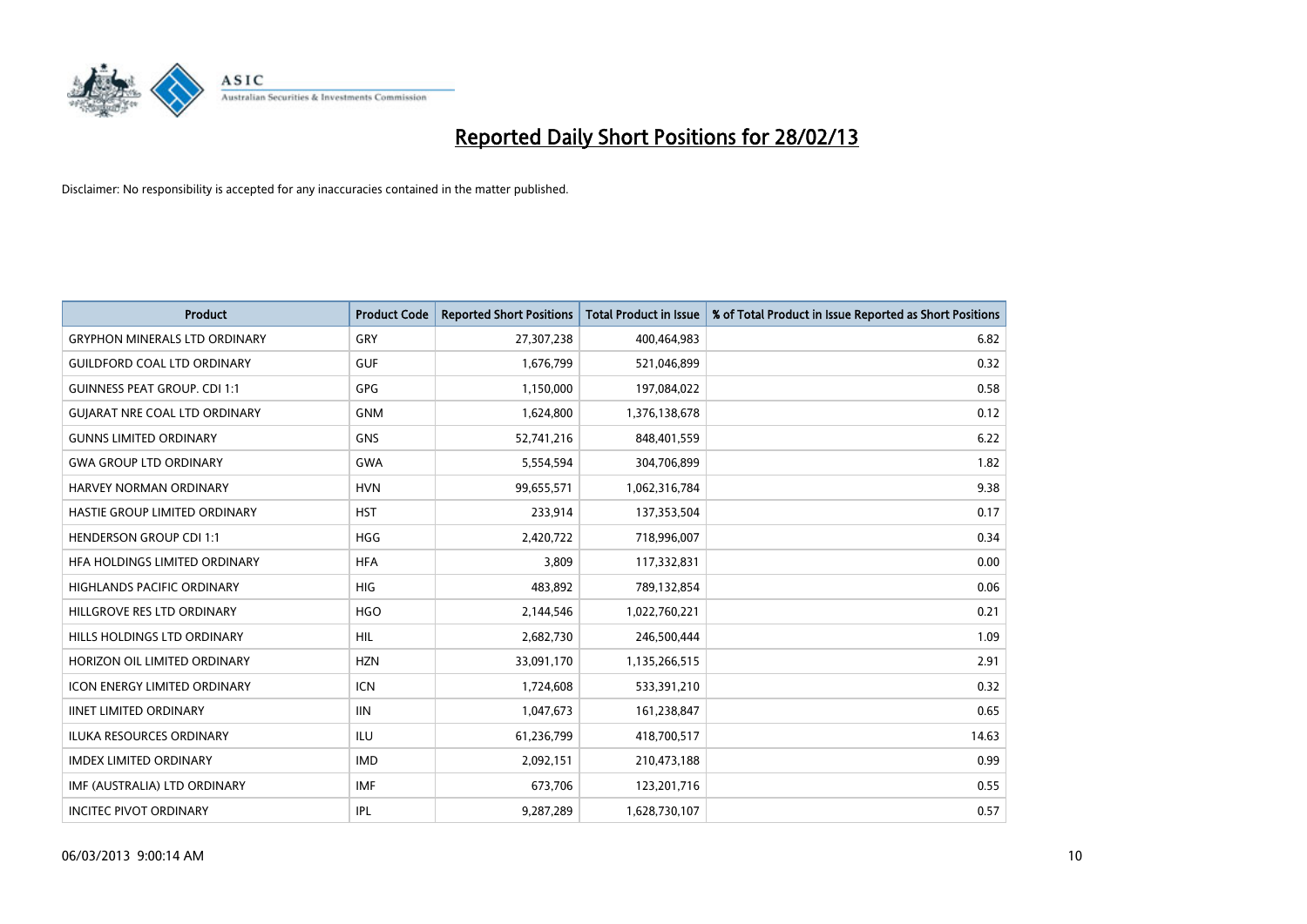

| <b>Product</b>                           | <b>Product Code</b> | <b>Reported Short Positions</b> | <b>Total Product in Issue</b> | % of Total Product in Issue Reported as Short Positions |
|------------------------------------------|---------------------|---------------------------------|-------------------------------|---------------------------------------------------------|
| <b>INDEPENDENCE GROUP ORDINARY</b>       | <b>IGO</b>          | 2,592,430                       | 232,882,535                   | 1.11                                                    |
| INDOPHIL RESOURCES ORDINARY              | <b>IRN</b>          | 657,594                         | 1,203,146,194                 | 0.05                                                    |
| <b>INFIGEN ENERGY STAPLED SECURITIES</b> | <b>IFN</b>          | 3,314,675                       | 762,265,972                   | 0.43                                                    |
| <b>INSURANCE AUSTRALIA ORDINARY</b>      | IAG                 | 4,667,656                       | 2,079,034,021                 | 0.22                                                    |
| INTEGRATED RESEARCH ORDINARY             | IRI                 | 101,252                         | 168,359,453                   | 0.06                                                    |
| <b>INTREPID MINES ORDINARY</b>           | <b>IAU</b>          | 9,634,538                       | 555,623,798                   | 1.73                                                    |
| INVESTA OFFICE FUND STAPLED SECURITIES   | <b>IOF</b>          | 2,432,966                       | 614,047,458                   | 0.40                                                    |
| <b>INVOCARE LIMITED ORDINARY</b>         | <b>IVC</b>          | 2,639,356                       | 110,030,298                   | 2.40                                                    |
| <b>ION LIMITED ORDINARY</b>              | <b>ION</b>          | 164,453                         | 256,365,105                   | 0.06                                                    |
| <b>IOOF HOLDINGS LTD ORDINARY</b>        | IFL                 | 1,625,623                       | 232,091,225                   | 0.70                                                    |
| <b>IRESS LIMITED ORDINARY</b>            | <b>IRE</b>          | 1,970,523                       | 128,620,231                   | 1.53                                                    |
| <b>IRON ORE HOLDINGS ORDINARY</b>        | <b>IOH</b>          | 39,352                          | 161,174,005                   | 0.02                                                    |
| <b>IVANHOE AUSTRALIA ORDINARY</b>        | <b>IVA</b>          | 1,417,290                       | 724,339,661                   | 0.20                                                    |
| JAMES HARDIE INDUST CHESS DEPOSITARY INT | <b>JHX</b>          | 8,208,915                       | 440,917,727                   | 1.86                                                    |
| <b>JB HI-FI LIMITED ORDINARY</b>         | <b>IBH</b>          | 19,412,706                      | 98,893,976                    | 19.63                                                   |
| <b>JUMBO INTERACTIVE ORDINARY</b>        | <b>JIN</b>          | 1,900                           | 43,112,560                    | 0.00                                                    |
| <b>JUPITER MINES ORDINARY</b>            | <b>IMS</b>          | 2,047                           | 2,281,835,383                 | 0.00                                                    |
| <b>KAGARA LTD ORDINARY</b>               | KZL                 | 3,034,147                       | 798,953,117                   | 0.38                                                    |
| KANGAROO RES LTD ORDINARY                | <b>KRL</b>          | 23,242                          | 3,434,430,012                 | 0.00                                                    |
| KAROON GAS AUSTRALIA ORDINARY            | <b>KAR</b>          | 495,384                         | 221,420,769                   | 0.22                                                    |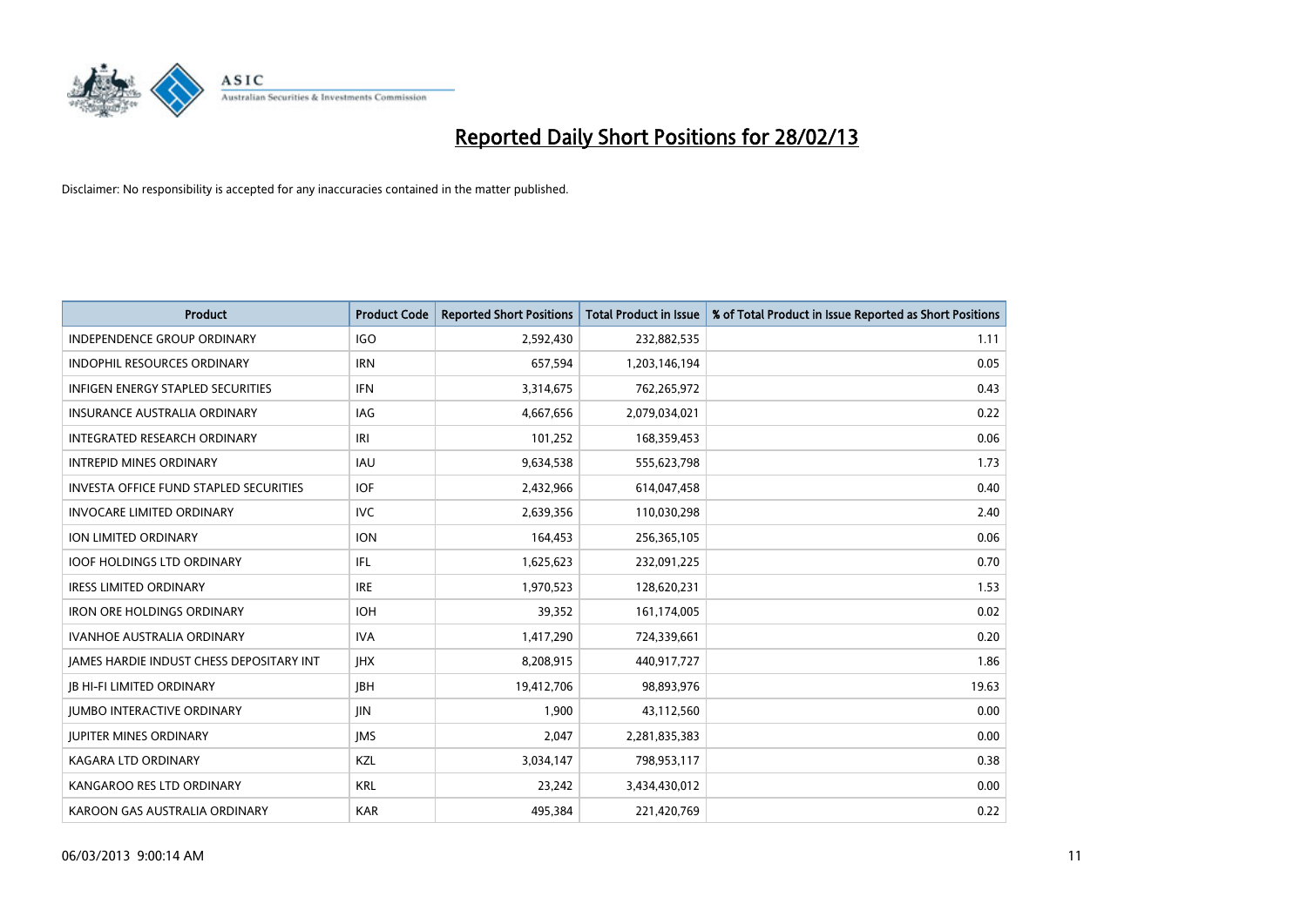

| <b>Product</b>                        | <b>Product Code</b> | <b>Reported Short Positions</b> | <b>Total Product in Issue</b> | % of Total Product in Issue Reported as Short Positions |
|---------------------------------------|---------------------|---------------------------------|-------------------------------|---------------------------------------------------------|
| KATHMANDU HOLD LTD ORDINARY           | <b>KMD</b>          | 16,988                          | 200,215,894                   | 0.01                                                    |
| <b>KBL MINING LIMITED ORDINARY</b>    | <b>KBL</b>          | 1,820                           | 293,535,629                   | 0.00                                                    |
| KINGSGATE CONSOLID. ORDINARY          | <b>KCN</b>          | 13,285,338                      | 151,828,173                   | 8.75                                                    |
| KINGSROSE MINING LTD ORDINARY         | <b>KRM</b>          | 347,621                         | 291,959,871                   | 0.12                                                    |
| LEIGHTON HOLDINGS ORDINARY            | LEI                 | 7,744,753                       | 337,164,188                   | 2.30                                                    |
| LEND LEASE GROUP UNIT/ORD STAPLED     | LLC                 | 4,449,866                       | 574,351,883                   | 0.77                                                    |
| LINC ENERGY LTD ORDINARY              | <b>LNC</b>          | 14,365,246                      | 517,770,424                   | 2.77                                                    |
| LYCOPODIUM LIMITED ORDINARY           | <b>LYL</b>          | 303                             | 38,755,103                    | 0.00                                                    |
| LYNAS CORPORATION ORDINARY            | <b>LYC</b>          | 187,736,133                     | 1,960,801,292                 | 9.57                                                    |
| <b>M2 TELECOMMUNICATION ORDINARY</b>  | <b>MTU</b>          | 7,939,278                       | 158,016,251                   | 5.02                                                    |
| MACA LIMITED ORDINARY                 | <b>MLD</b>          | 973,083                         | 150,000,000                   | 0.65                                                    |
| MACMAHON HOLDINGS ORDINARY            | MAH                 | 9,512,458                       | 1,261,699,966                 | 0.75                                                    |
| MACO ATLAS ROADS GRP ORDINARY STAPLED | <b>MQA</b>          | 10,111,051                      | 478,531,436                   | 2.11                                                    |
| MACQUARIE GROUP LTD ORDINARY          | <b>MQG</b>          | 4,741,961                       | 339,181,053                   | 1.40                                                    |
| MACQUARIE TELECOM GP ORDINARY         | MAQ                 | 2,000                           | 20,967,121                    | 0.01                                                    |
| <b>MATRIX C &amp; E LTD ORDINARY</b>  | <b>MCE</b>          | 3,702,577                       | 94,555,428                    | 3.92                                                    |
| <b>MAVERICK DRILLING ORDINARY</b>     | <b>MAD</b>          | 8,670,528                       | 452,726,751                   | 1.92                                                    |
| MCMILLAN SHAKESPEARE ORDINARY         | <b>MMS</b>          | 182,677                         | 74,523,965                    | 0.25                                                    |
| MEDUSA MINING LTD ORDINARY            | <b>MML</b>          | 3,705,034                       | 188,903,911                   | 1.96                                                    |
| MELBOURNE IT LIMITED ORDINARY         | <b>MLB</b>          | 497,191                         | 82,451,363                    | 0.60                                                    |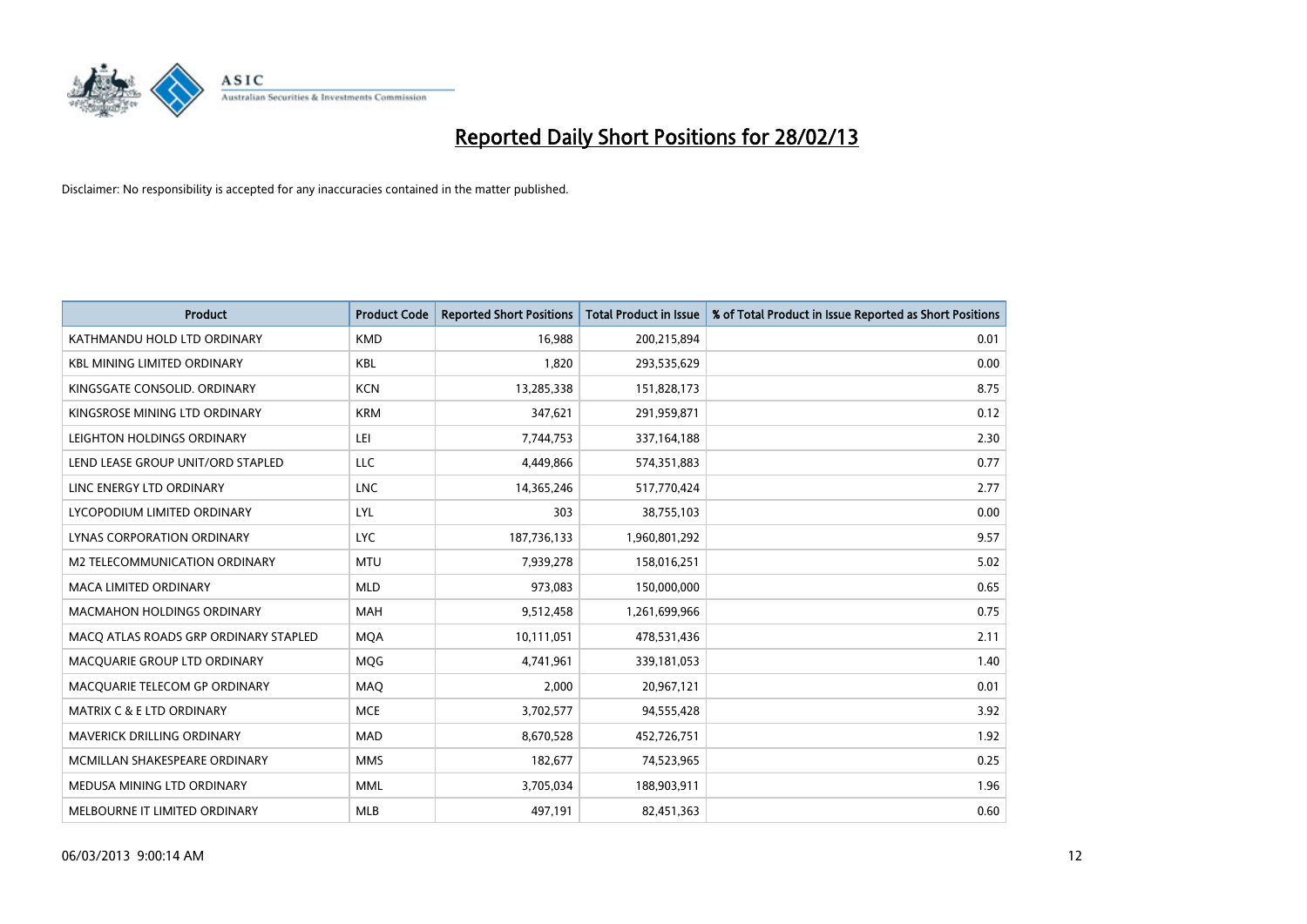

| Product                           | <b>Product Code</b> | <b>Reported Short Positions</b> | <b>Total Product in Issue</b> | % of Total Product in Issue Reported as Short Positions |
|-----------------------------------|---------------------|---------------------------------|-------------------------------|---------------------------------------------------------|
| MEO AUSTRALIA LTD ORDINARY        | MEO                 | 432,047                         | 627,264,587                   | 0.07                                                    |
| <b>MERMAID MARINE ORDINARY</b>    | <b>MRM</b>          | 1,111,267                       | 223,832,900                   | 0.50                                                    |
| MESOBLAST LIMITED ORDINARY        | <b>MSB</b>          | 18,683,227                      | 287,840,322                   | 6.49                                                    |
| METALS X LIMITED ORDINARY         | <b>MLX</b>          | 417,757                         | 1,651,766,110                 | 0.03                                                    |
| METCASH LIMITED ORDINARY          | <b>MTS</b>          | 97,105,138                      | 880,704,786                   | 11.03                                                   |
| METMINCO LIMITED ORDINARY         | <b>MNC</b>          | 54,825                          | 1,749,543,023                 | 0.00                                                    |
| MICLYN EXP OFFSHR ORDINARY        | <b>MIO</b>          | 8,803                           | 278,639,188                   | 0.00                                                    |
| MILTON CORPORATION ORDINARY       | <b>MLT</b>          | 12,800                          | 121,625,655                   | 0.01                                                    |
| MINCOR RESOURCES NL ORDINARY      | <b>MCR</b>          | 2,315,989                       | 188,208,274                   | 1.23                                                    |
| MINERAL DEPOSITS ORDINARY         | <b>MDL</b>          | 1,042,382                       | 83,538,786                    | 1.25                                                    |
| MINERAL RESOURCES. ORDINARY       | <b>MIN</b>          | 1,585,746                       | 185,724,169                   | 0.85                                                    |
| MIRABELA NICKEL LTD ORDINARY      | <b>MBN</b>          | 11,034,769                      | 876,765,094                   | 1.26                                                    |
| MIRVAC GROUP STAPLED SECURITIES   | <b>MGR</b>          | 7,042,071                       | 3,425,587,451                 | 0.21                                                    |
| MOLOPO ENERGY LTD ORDINARY        | <b>MPO</b>          | 832,270                         | 246,230,752                   | 0.34                                                    |
| MONADELPHOUS GROUP ORDINARY       | <b>MND</b>          | 7,590,321                       | 90,663,543                    | 8.37                                                    |
| MORTGAGE CHOICE LTD ORDINARY      | <b>MOC</b>          | 2,187,862                       | 123,431,282                   | 1.77                                                    |
| <b>MOUNT GIBSON IRON ORDINARY</b> | <b>MGX</b>          | 6,175,225                       | 1,090,584,232                 | 0.57                                                    |
| MULTIPLEX SITES SITES             | <b>MXUPA</b>        | 1,562                           | 4,500,000                     | 0.03                                                    |
| MURCHISON METALS LTD ORDINARY     | <b>MMX</b>          | 3,750,416                       | 450,497,346                   | 0.83                                                    |
| <b>MYER HOLDINGS LTD ORDINARY</b> | <b>MYR</b>          | 82,573,185                      | 583,384,551                   | 14.15                                                   |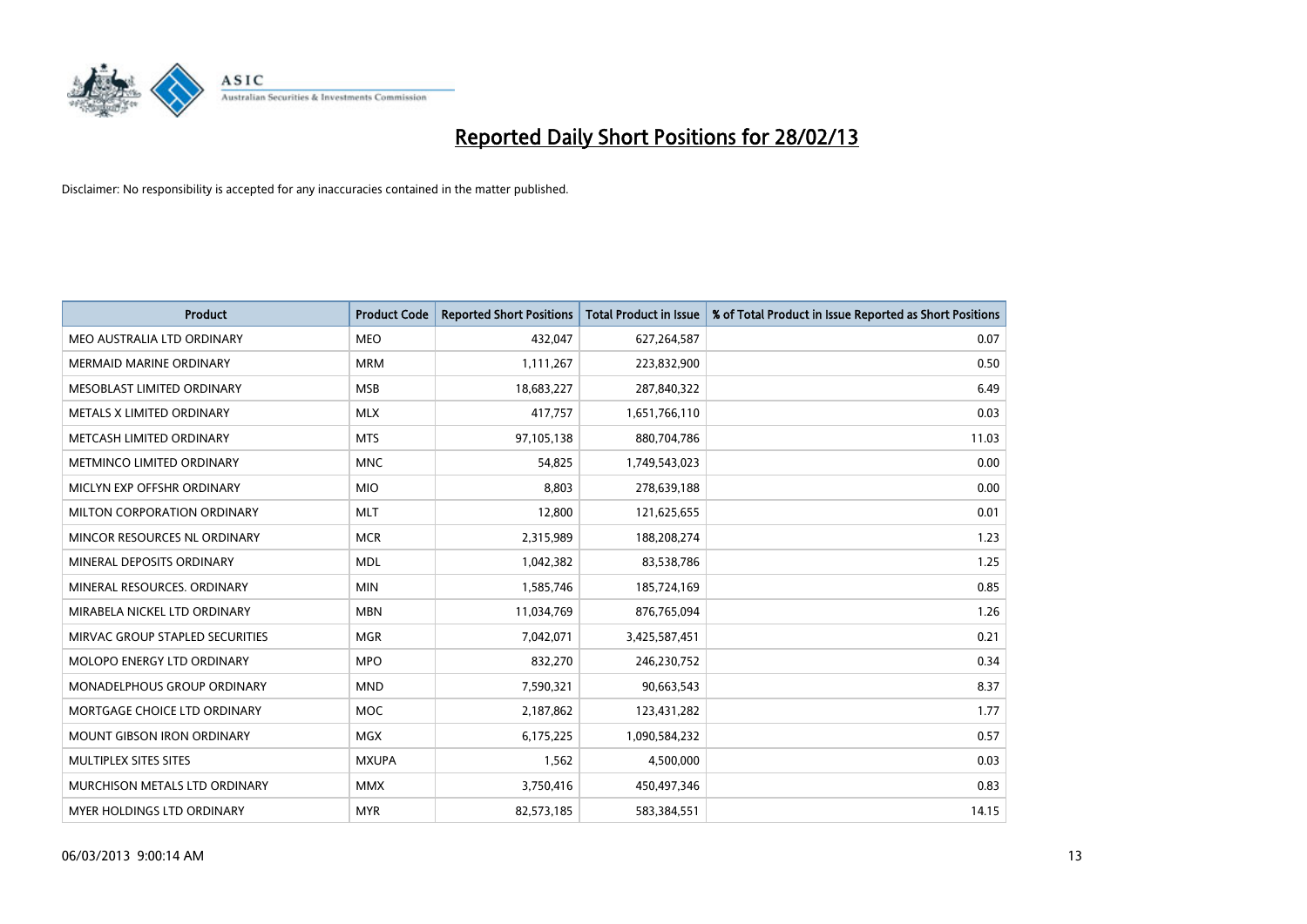

| <b>Product</b>                  | <b>Product Code</b> | <b>Reported Short Positions</b> | <b>Total Product in Issue</b> | % of Total Product in Issue Reported as Short Positions |
|---------------------------------|---------------------|---------------------------------|-------------------------------|---------------------------------------------------------|
| <b>MYSTATE LIMITED ORDINARY</b> | <b>MYS</b>          | 22,081                          | 87,117,374                    | 0.03                                                    |
| NATIONAL AUST. BANK ORDINARY    | <b>NAB</b>          | 10,378,595                      | 2,342,259,881                 | 0.44                                                    |
| NAVITAS LIMITED ORDINARY        | <b>NVT</b>          | 12,535,814                      | 375,367,918                   | 3.34                                                    |
| NEON ENERGY LIMITED ORDINARY    | <b>NEN</b>          | 2,838,801                       | 549,844,091                   | 0.52                                                    |
| NEW HOPE CORPORATION ORDINARY   | <b>NHC</b>          | 2,540,391                       | 830,563,352                   | 0.31                                                    |
| NEW STANDARD ENERGY ORDINARY    | <b>NSE</b>          | 793,322                         | 305,331,847                   | 0.26                                                    |
| NEWCREST MINING ORDINARY        | <b>NCM</b>          | 5,475,586                       | 765,906,839                   | 0.71                                                    |
| NEWS CORP A NON-VOTING CDI      | <b>NWSLV</b>        | 2,293,132                       | 1,524,906,773                 | 0.15                                                    |
| NEWS CORP B VOTING CDI          | <b>NWS</b>          | 1,584,497                       | 798,520,953                   | 0.20                                                    |
| NEWSAT LIMITED ORDINARY         | <b>NWT</b>          | 8,404,986                       | 233,052,157                   | 3.61                                                    |
| NEXTDC LIMITED ORDINARY         | <b>NXT</b>          | 4,209,083                       | 172,602,288                   | 2.44                                                    |
| NEXUS ENERGY LIMITED ORDINARY   | <b>NXS</b>          | 12,520,238                      | 1,329,821,159                 | 0.94                                                    |
| NIB HOLDINGS LIMITED ORDINARY   | <b>NHF</b>          | 29,944                          | 439,004,182                   | 0.01                                                    |
| NIDO PETROLEUM ORDINARY         | <b>NDO</b>          | 105,293                         | 1,906,373,341                 | 0.01                                                    |
| NOBLE MINERAL RES ORDINARY      | <b>NMG</b>          | 2,530,602                       | 666,397,952                   | 0.38                                                    |
| NORFOLK GROUP ORDINARY          | <b>NFK</b>          | 50                              | 158,890,730                   | 0.00                                                    |
| NORTHERN IRON LTD ORDINARY      | <b>NFE</b>          | 2,029,852                       | 484,405,314                   | 0.42                                                    |
| NORTHERN STAR ORDINARY          | <b>NST</b>          | 8,085,087                       | 424,277,027                   | 1.91                                                    |
| NRW HOLDINGS LIMITED ORDINARY   | <b>NWH</b>          | 8,193,593                       | 278,888,011                   | 2.94                                                    |
| NUFARM LIMITED ORDINARY         | <b>NUF</b>          | 5,661,696                       | 262,796,891                   | 2.15                                                    |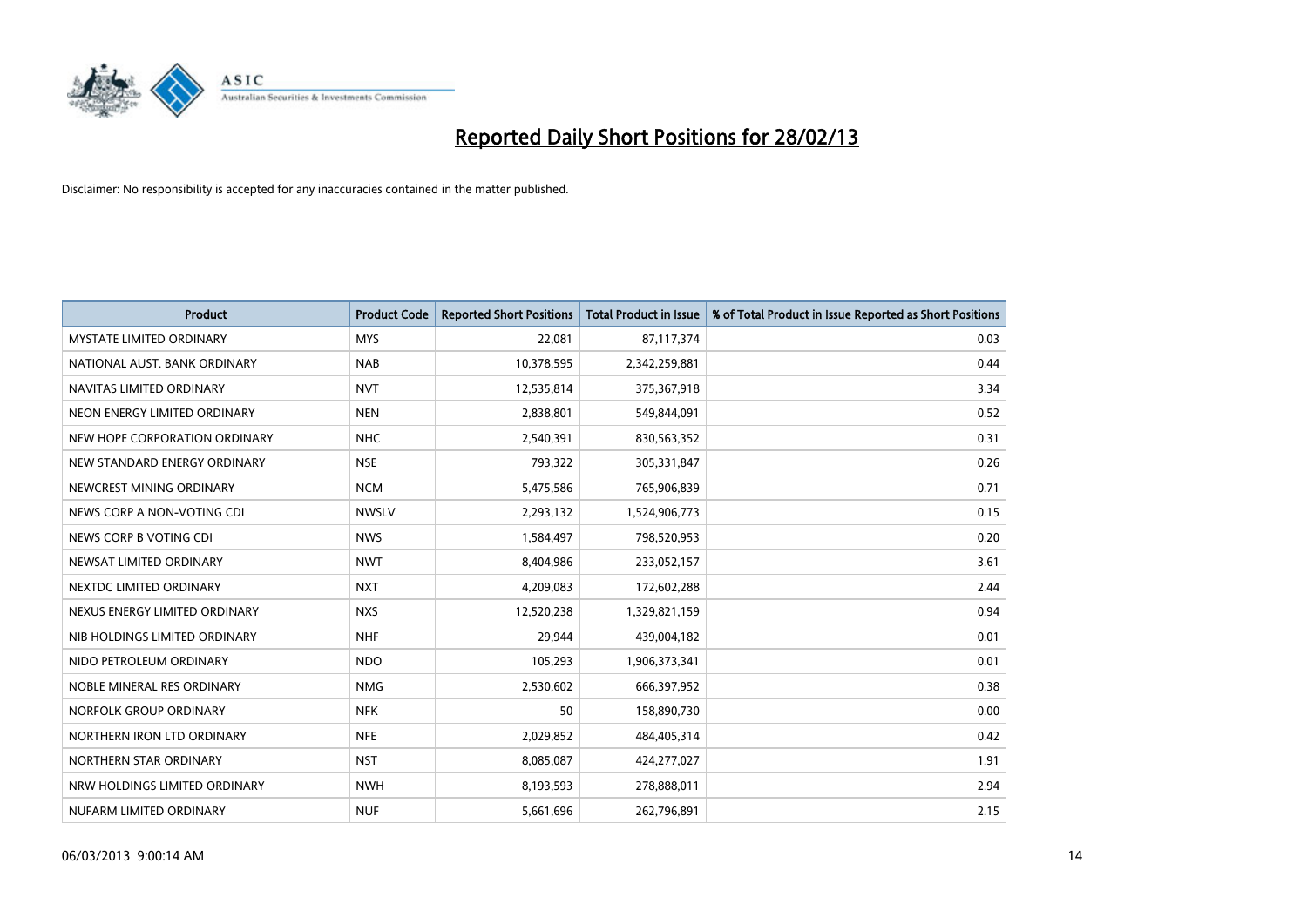

| <b>Product</b>                        | <b>Product Code</b> | <b>Reported Short Positions</b> | <b>Total Product in Issue</b> | % of Total Product in Issue Reported as Short Positions |
|---------------------------------------|---------------------|---------------------------------|-------------------------------|---------------------------------------------------------|
| OAKTON LIMITED ORDINARY               | <b>OKN</b>          | 7,801                           | 90,032,442                    | 0.01                                                    |
| OCEANAGOLD CORP. CHESS DEPOSITARY INT | <b>OGC</b>          | 1,381,899                       | 293,517,918                   | 0.47                                                    |
| OIL SEARCH LTD ORDINARY               | OSH                 | 25,353,615                      | 1,334,756,742                 | 1.90                                                    |
| OM HOLDINGS LIMITED ORDINARY          | <b>OMH</b>          | 4,240,670                       | 673,423,337                   | 0.63                                                    |
| ORICA LIMITED ORDINARY                | ORI                 | 2,383,762                       | 366,768,327                   | 0.65                                                    |
| ORIGIN ENERGY ORDINARY                | <b>ORG</b>          | 17,841,924                      | 1,094,031,475                 | 1.63                                                    |
| OROCOBRE LIMITED ORDINARY             | <b>ORE</b>          | 370,643                         | 117,745,140                   | 0.31                                                    |
| OROTONGROUP LIMITED ORDINARY          | ORL                 | 25,657                          | 40,880,902                    | 0.06                                                    |
| ORPHEUS ENERGY LTD ORDINARY           | <b>OEG</b>          | 67,200                          | 130,475,919                   | 0.05                                                    |
| <b>OZ MINERALS ORDINARY</b>           | OZL                 | 11,552,687                      | 303,470,022                   | 3.81                                                    |
| PACIFIC BRANDS ORDINARY               | <b>PBG</b>          | 11,886,796                      | 912,915,695                   | 1.30                                                    |
| PALADIN ENERGY LTD ORDINARY           | <b>PDN</b>          | 109,008,948                     | 836,969,286                   | 13.02                                                   |
| PANAUST LIMITED ORDINARY              | <b>PNA</b>          | 1,721,783                       | 614,407,069                   | 0.28                                                    |
| PANORAMIC RESOURCES ORDINARY          | PAN                 | 1,529,091                       | 256,058,555                   | 0.60                                                    |
| PAPERLINX LIMITED ORDINARY            | <b>PPX</b>          | 166,194                         | 609,280,761                   | 0.03                                                    |
| PAPILLON RES LTD ORDINARY             | PIR                 | 2,246,091                       | 297,028,210                   | 0.76                                                    |
| PATTIES FOODS LTD ORDINARY            | PFL                 | 4,035                           | 139,065,639                   | 0.00                                                    |
| PEET LIMITED ORDINARY                 | <b>PPC</b>          | 3,320,246                       | 321,013,141                   | 1.03                                                    |
| PERILYA LIMITED ORDINARY              | PEM                 | 2,861                           | 769,316,426                   | 0.00                                                    |
| PERPETUAL LIMITED ORDINARY            | <b>PPT</b>          | 2,114,684                       | 41,980,678                    | 5.04                                                    |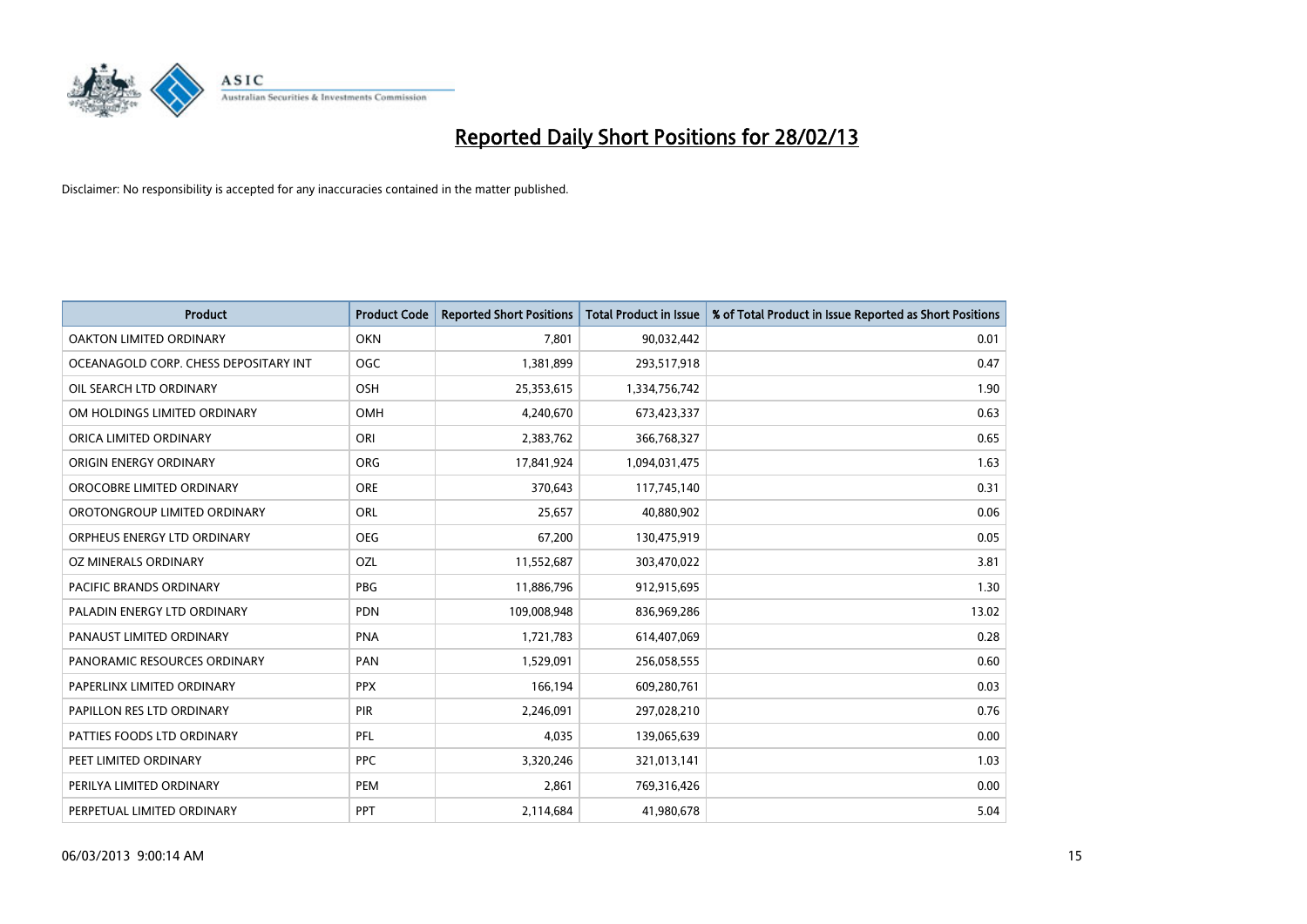

| <b>Product</b>                    | <b>Product Code</b> | <b>Reported Short Positions</b> | <b>Total Product in Issue</b> | % of Total Product in Issue Reported as Short Positions |
|-----------------------------------|---------------------|---------------------------------|-------------------------------|---------------------------------------------------------|
| PERSEUS MINING LTD ORDINARY       | PRU                 | 26,780,330                      | 457,962,088                   | 5.85                                                    |
| PHARMAXIS LTD ORDINARY            | <b>PXS</b>          | 11,552,798                      | 308,543,389                   | 3.74                                                    |
| PHOSPHAGENICS LTD. ORDINARY       | <b>POH</b>          | 1,635,000                       | 1,020,215,957                 | 0.16                                                    |
| PLATINUM ASSET ORDINARY           | <b>PTM</b>          | 8,806,033                       | 561,347,878                   | 1.57                                                    |
| PLATINUM AUSTRALIA ORDINARY       | <b>PLA</b>          | 836,127                         | 504,968,043                   | 0.17                                                    |
| PMI GOLD CORP CDI 1:1             | <b>PVM</b>          | 126,140                         | 127,637,501                   | 0.10                                                    |
| PMP LIMITED ORDINARY              | <b>PMP</b>          | 179,842                         | 323,781,124                   | 0.06                                                    |
| PREMIER INVESTMENTS ORDINARY      | PMV                 | 331,719                         | 155,260,478                   | 0.21                                                    |
| PRIMA BIOMED LTD ORDINARY         | <b>PRR</b>          | 3,519,493                       | 1,066,063,388                 | 0.33                                                    |
| PRIMARY HEALTH CARE ORDINARY      | <b>PRY</b>          | 16,782,231                      | 502,983,554                   | 3.34                                                    |
| PRIME MEDIA GRP LTD ORDINARY      | <b>PRT</b>          | 1,796                           | 366,330,303                   | 0.00                                                    |
| PROGRAMMED ORDINARY               | <b>PRG</b>          | 231,813                         | 118,177,001                   | 0.20                                                    |
| PURA VIDA ENERGY NL ORDINARY      | <b>PVD</b>          | 157,040                         | 59,983,514                    | 0.26                                                    |
| <b>QANTAS AIRWAYS ORDINARY</b>    | QAN                 | 26,211,248                      | 2,248,150,128                 | 1.17                                                    |
| OBE INSURANCE GROUP ORDINARY      | <b>OBE</b>          | 54,591,856                      | 1,196,747,582                 | 4.56                                                    |
| ORXPHARMA LTD ORDINARY            | <b>QRX</b>          | 130,762                         | 144,644,706                   | 0.09                                                    |
| <b>QUBE HOLDINGS LTD ORDINARY</b> | QUB                 | 12,751,250                      | 926,489,845                   | 1.38                                                    |
| RAMELIUS RESOURCES ORDINARY       | <b>RMS</b>          | 5,719,383                       | 337,296,949                   | 1.70                                                    |
| RAMSAY HEALTH CARE ORDINARY       | <b>RHC</b>          | 2,405,276                       | 202,081,252                   | 1.19                                                    |
| <b>RCR TOMLINSON ORDINARY</b>     | <b>RCR</b>          | 36,000                          | 132,431,265                   | 0.03                                                    |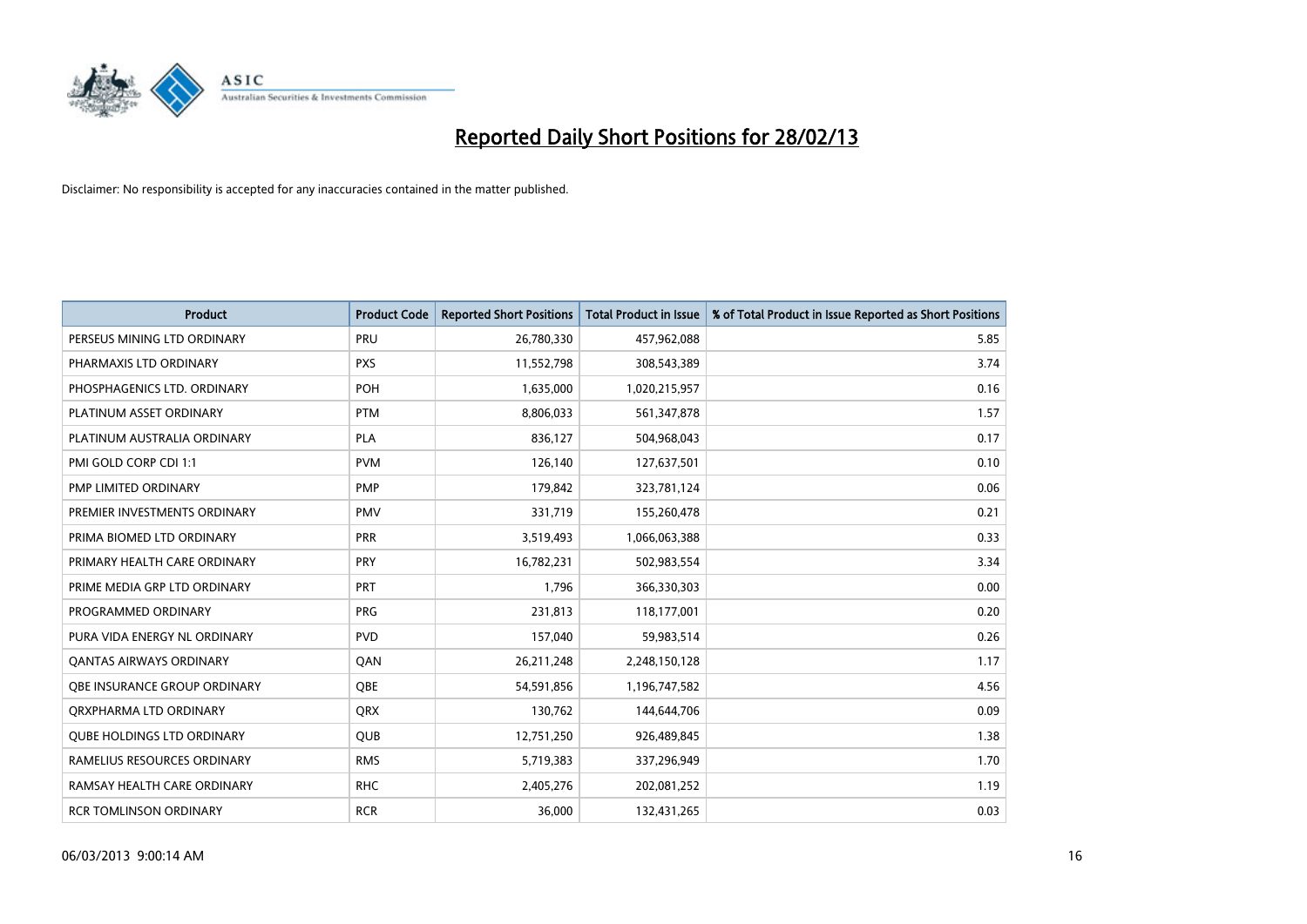

| <b>Product</b>                      | <b>Product Code</b> | <b>Reported Short Positions</b> | <b>Total Product in Issue</b> | % of Total Product in Issue Reported as Short Positions |
|-------------------------------------|---------------------|---------------------------------|-------------------------------|---------------------------------------------------------|
| <b>REA GROUP ORDINARY</b>           | <b>REA</b>          | 70,509                          | 131,714,699                   | 0.05                                                    |
| RECKON LIMITED ORDINARY             | <b>RKN</b>          | 452,270                         | 129,488,015                   | 0.35                                                    |
| <b>RED 5 LIMITED ORDINARY</b>       | <b>RED</b>          | 456,502                         | 135,488,008                   | 0.34                                                    |
| <b>RED FORK ENERGY ORDINARY</b>     | <b>RFE</b>          | 3,411,853                       | 384,951,719                   | 0.89                                                    |
| REDBANK ENERGY LTD ORDINARY         | <b>AEI</b>          | 13                              | 786,287                       | 0.00                                                    |
| <b>REDFLEX HOLDINGS ORDINARY</b>    | <b>RDF</b>          | 1                               | 110,762,310                   | 0.00                                                    |
| REECE AUSTRALIA LTD. ORDINARY       | <b>REH</b>          | 10,501                          | 99,600,000                    | 0.01                                                    |
| REGIS RESOURCES ORDINARY            | <b>RRL</b>          | 7,365,672                       | 473,975,396                   | 1.55                                                    |
| RESMED INC CDI 10:1                 | <b>RMD</b>          | 15,180,750                      | 1,556,242,300                 | 0.98                                                    |
| <b>RESOLUTE MINING ORDINARY</b>     | <b>RSG</b>          | 3,771,749                       | 643,094,224                   | 0.59                                                    |
| <b>RESOURCE GENERATION ORDINARY</b> | <b>RES</b>          | 73                              | 263,345,652                   | 0.00                                                    |
| RETAIL FOOD GROUP ORDINARY          | <b>RFG</b>          | 259,270                         | 130,087,856                   | 0.20                                                    |
| REVERSE CORP LIMITED ORDINARY       | <b>REF</b>          | 100                             | 92,382,175                    | 0.00                                                    |
| REX MINERALS LIMITED ORDINARY       | <b>RXM</b>          | 2,867,889                       | 188,907,284                   | 1.52                                                    |
| <b>RHG LIMITED ORDINARY</b>         | <b>RHG</b>          | 47,612                          | 308,483,177                   | 0.02                                                    |
| RIALTO ENERGY ORDINARY              | <b>RIA</b>          | 251,933                         | 672,259,992                   | 0.04                                                    |
| RIDLEY CORPORATION ORDINARY         | <b>RIC</b>          | 281,347                         | 307,817,071                   | 0.09                                                    |
| RIO TINTO LIMITED ORDINARY          | <b>RIO</b>          | 9,904,410                       | 435,758,720                   | 2.27                                                    |
| ROC OIL COMPANY ORDINARY            | <b>ROC</b>          | 2,423,029                       | 683,235,552                   | 0.35                                                    |
| RURALCO HOLDINGS ORDINARY           | <b>RHL</b>          | 12,000                          | 55,019,284                    | 0.02                                                    |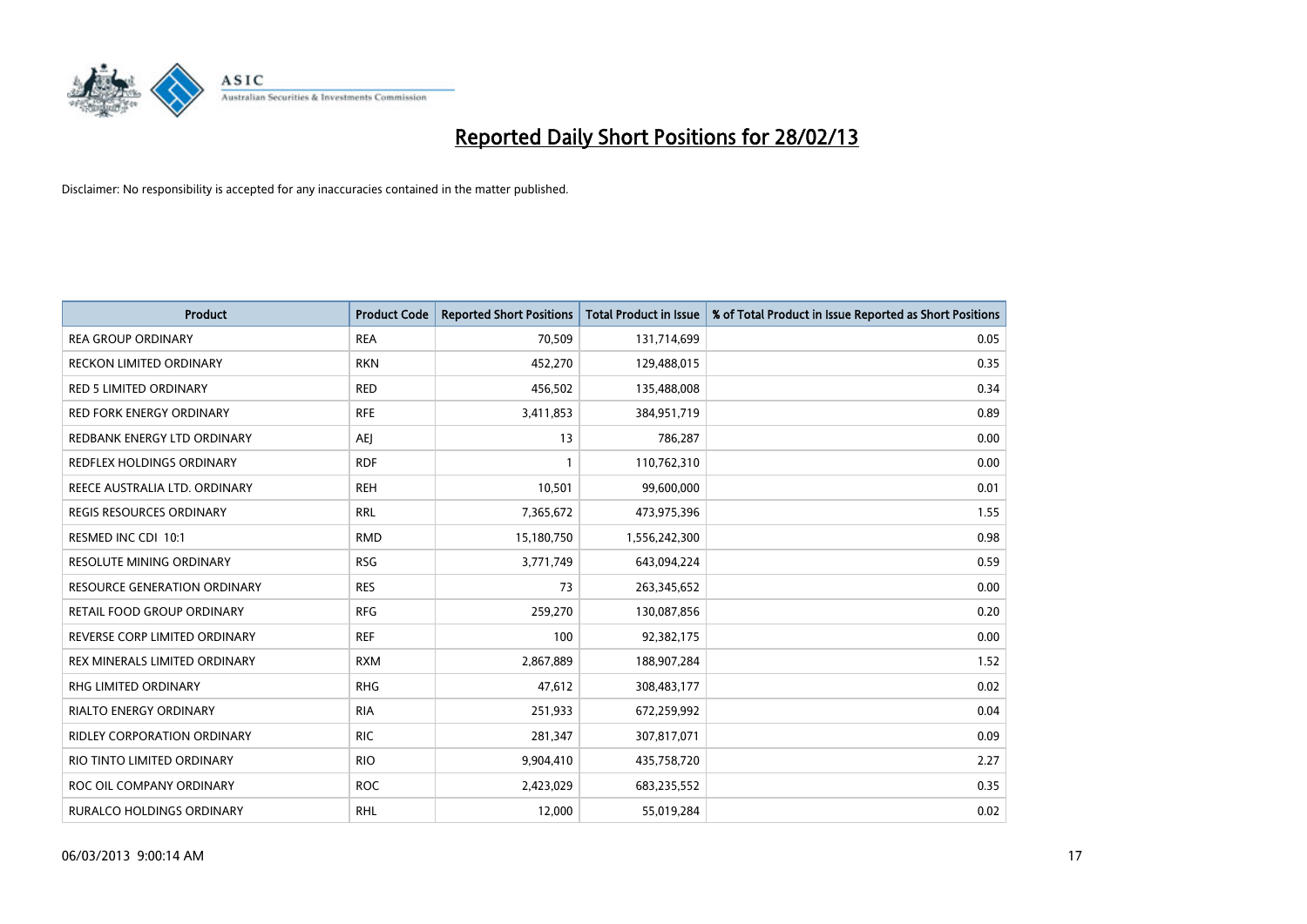

| <b>Product</b>                        | <b>Product Code</b> | <b>Reported Short Positions</b> | <b>Total Product in Issue</b> | % of Total Product in Issue Reported as Short Positions |
|---------------------------------------|---------------------|---------------------------------|-------------------------------|---------------------------------------------------------|
| SAI GLOBAL LIMITED ORDINARY           | SAI                 | 6,338,405                       | 206,969,820                   | 3.06                                                    |
| SALMAT LIMITED ORDINARY               | <b>SLM</b>          | 488,000                         | 159,812,799                   | 0.31                                                    |
| SAMSON OIL & GAS LTD ORDINARY         | <b>SSN</b>          | 7,737,653                       | 1,985,896,471                 | 0.39                                                    |
| SANDFIRE RESOURCES ORDINARY           | <b>SFR</b>          | 3,855,258                       | 153,590,968                   | 2.51                                                    |
| <b>SANTOS LTD ORDINARY</b>            | <b>STO</b>          | 2,937,665                       | 958,898,107                   | 0.31                                                    |
| SARACEN MINERAL ORDINARY              | <b>SAR</b>          | 12,511,902                      | 595,263,186                   | 2.10                                                    |
| SCA PROPERTY GROUP STAPLED SECURITIES | <b>SCP</b>          | 22,796,811                      | 585,455,114                   | 3.89                                                    |
| SEDGMAN LIMITED ORDINARY              | SDM                 | 201,782                         | 217,623,797                   | 0.09                                                    |
| SEEK LIMITED ORDINARY                 | <b>SEK</b>          | 17,606,197                      | 337,101,307                   | 5.22                                                    |
| SENEX ENERGY LIMITED ORDINARY         | SXY                 | 2,493,401                       | 1,140,804,837                 | 0.22                                                    |
| SERVCORP LIMITED ORDINARY             | SRV                 | 16,466                          | 98,432,275                    | 0.02                                                    |
| SERVICE STREAM ORDINARY               | <b>SSM</b>          | 100                             | 283,418,867                   | 0.00                                                    |
| SEVEN GROUP HOLDINGS ORDINARY         | <b>SVW</b>          | 3,109,931                       | 307,410,281                   | 1.01                                                    |
| SEVEN WEST MEDIA LTD ORDINARY         | SWM                 | 17,032,298                      | 999,160,872                   | 1.70                                                    |
| SIGMA PHARMACEUTICAL ORDINARY         | <b>SIP</b>          | 3,952,043                       | 1,162,669,614                 | 0.34                                                    |
| SIGNATURE METALS LTD ORDINARY         | SBL                 | 600                             | 2,759,575,214                 | 0.00                                                    |
| SIHAYO GOLD LIMITED ORDINARY          | SIH                 | $\mathbf{1}$                    | 799, 377, 748                 | 0.00                                                    |
| SILEX SYSTEMS ORDINARY                | <b>SLX</b>          | 1,392,231                       | 170,232,464                   | 0.82                                                    |
| SILVER CHEF LIMITED ORDINARY          | SIV                 | 7,156                           | 27,222,919                    | 0.03                                                    |
| SILVER LAKE RESOURCE ORDINARY         | <b>SLR</b>          | 3,564,497                       | 379,048,750                   | 0.94                                                    |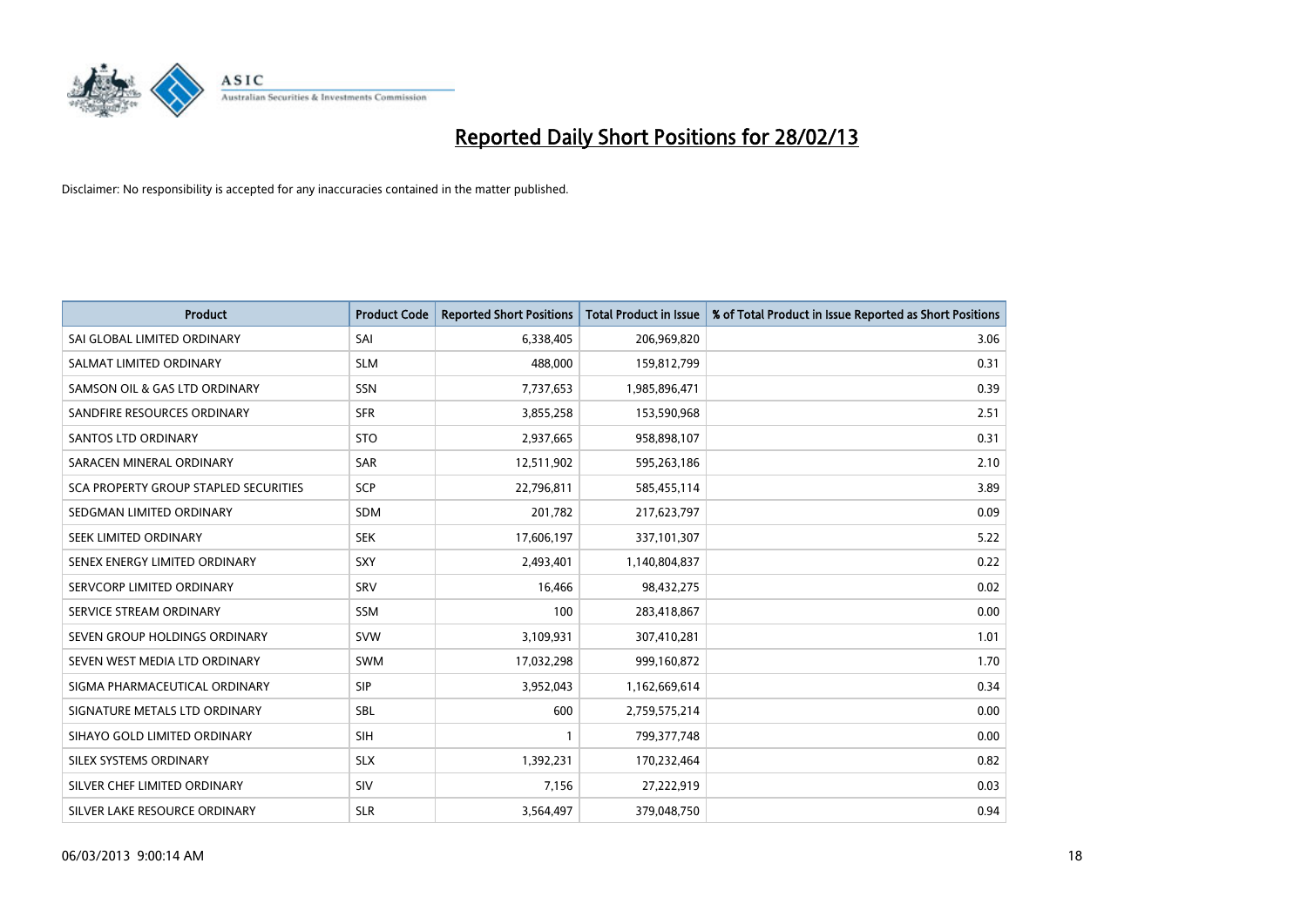

| <b>Product</b>                           | <b>Product Code</b> | <b>Reported Short Positions</b> | <b>Total Product in Issue</b> | % of Total Product in Issue Reported as Short Positions |
|------------------------------------------|---------------------|---------------------------------|-------------------------------|---------------------------------------------------------|
| SIMS METAL MGMT LTD ORDINARY             | SGM                 | 11,346,120                      | 204,304,126                   | 5.55                                                    |
| SINGAPORE TELECOMM. CHESS DEPOSITARY INT | SGT                 | 10,678,603                      | 164,748,297                   | 6.48                                                    |
| SIRIUS RESOURCES NL ORDINARY             | <b>SIR</b>          | 75,981                          | 224,434,586                   | 0.03                                                    |
| SIRTEX MEDICAL ORDINARY                  | <b>SRX</b>          | 601,988                         | 55,768,136                    | 1.08                                                    |
| SKILLED GROUP LTD ORDINARY               | <b>SKE</b>          | 3,983,212                       | 233,487,276                   | 1.71                                                    |
| <b>SKY NETWORK ORDINARY</b>              | <b>SKT</b>          | 113,001                         | 389,139,785                   | 0.03                                                    |
| SKYCITY ENT GRP LTD ORDINARY             | <b>SKC</b>          | 1,003                           | 576,958,340                   | 0.00                                                    |
| <b>SLATER &amp; GORDON ORDINARY</b>      | SGH                 | 35,640                          | 170,537,215                   | 0.02                                                    |
| SMS MANAGEMENT. ORDINARY                 | <b>SMX</b>          | 3,285,274                       | 69,378,477                    | 4.74                                                    |
| SONIC HEALTHCARE ORDINARY                | <b>SHL</b>          | 7,602,267                       | 396,127,681                   | 1.92                                                    |
| SOUL PATTINSON (W.H) ORDINARY            | <b>SOL</b>          | 611                             | 239,395,320                   | 0.00                                                    |
| SP AUSNET STAPLED SECURITIES             | SPN                 | 14,058,545                      | 3,367,543,113                 | 0.42                                                    |
| SPARK INFRASTRUCTURE STAPLED NOTE & UNIT | SKI                 | 40,975,192                      | 1,326,734,264                 | 3.09                                                    |
| SPDR 200 FUND ETF UNITS                  | <b>STW</b>          | 41.742                          | 46,951,346                    | 0.09                                                    |
| SPDR S&P/ASX PROP FU ETF UNITS           | <b>SLF</b>          | 228                             | 38,400,001                    | 0.00                                                    |
| ST BARBARA LIMITED ORDINARY              | <b>SBM</b>          | 7,687,496                       | 488,074,077                   | 1.58                                                    |
| STANMORE COAL LTD ORDINARY               | <b>SMR</b>          | 32,870                          | 207,827,090                   | 0.02                                                    |
| STARPHARMA HOLDINGS ORDINARY             | <b>SPL</b>          | 7,193,649                       | 283,665,948                   | 2.54                                                    |
| STHN CROSS MEDIA ORDINARY                | <b>SXL</b>          | 12,512,745                      | 704,858,524                   | 1.78                                                    |
| STOCKLAND UNITS/ORD STAPLED              | SGP                 | 32,250,485                      | 2,202,657,963                 | 1.46                                                    |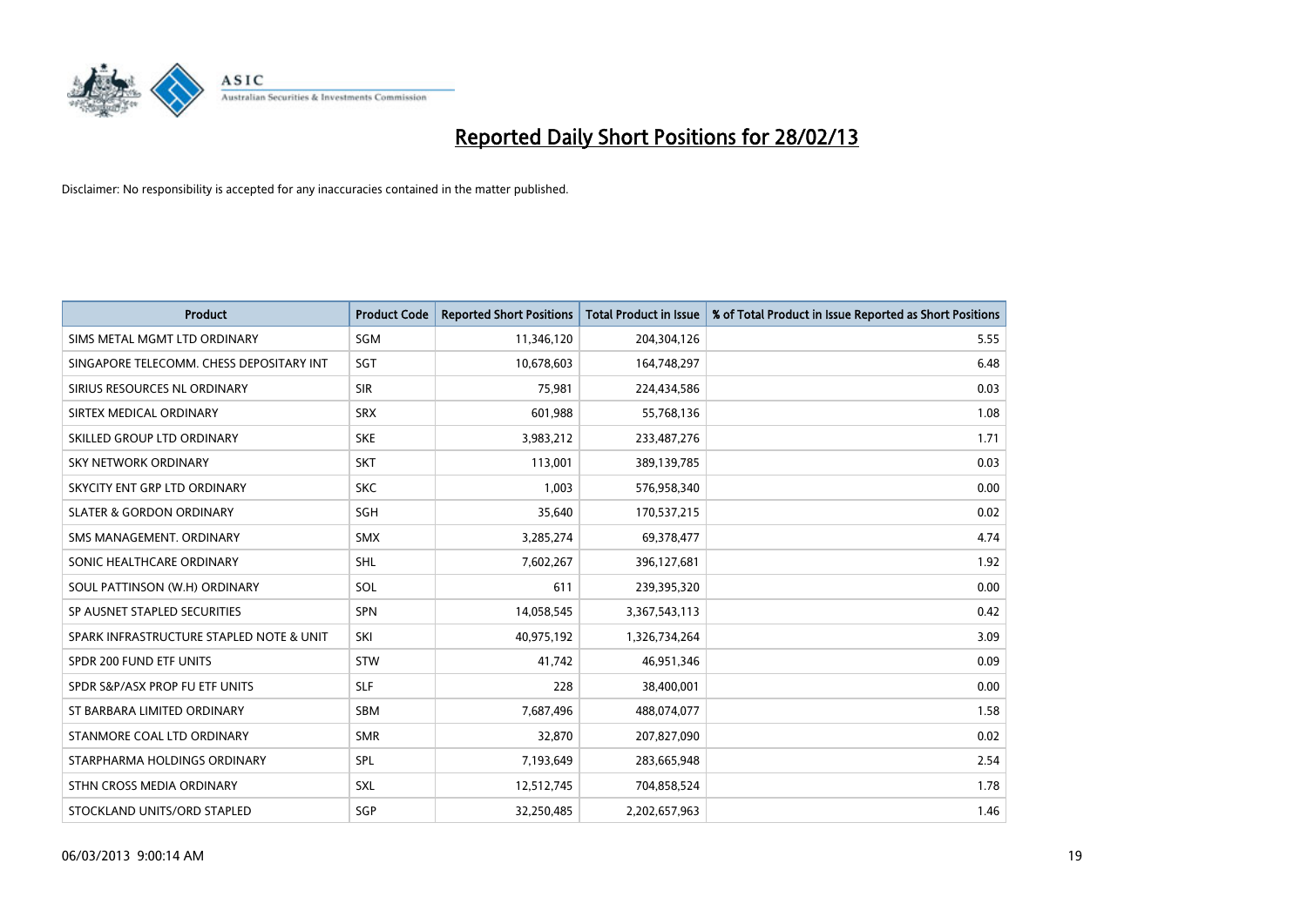

| <b>Product</b>                          | <b>Product Code</b> | <b>Reported Short Positions</b> | <b>Total Product in Issue</b> | % of Total Product in Issue Reported as Short Positions |
|-----------------------------------------|---------------------|---------------------------------|-------------------------------|---------------------------------------------------------|
| STRAITS RES LTD. ORDINARY               | <b>SRO</b>          | 77,275                          | 1,164,150,159                 | 0.01                                                    |
| SUNCORP GROUP LTD ORDINARY              | <b>SUN</b>          | 6,386,857                       | 1,286,600,980                 | 0.50                                                    |
| SUNDANCE ENERGY ORDINARY                | <b>SEA</b>          | 10,208,265                      | 278,765,141                   | 3.66                                                    |
| SUNDANCE RESOURCES ORDINARY             | SDL                 | 2,365,692                       | 3,072,110,985                 | 0.08                                                    |
| SUNLAND GROUP LTD ORDINARY              | <b>SDG</b>          | 53,708                          | 189,417,674                   | 0.03                                                    |
| SUPER RET REP LTD ORDINARY              | <b>SUL</b>          | 531,545                         | 196,432,811                   | 0.27                                                    |
| SYD AIRPORT STAPLED US PROHIBIT.        | <b>SYD</b>          | 7,637,945                       | 1,861,210,782                 | 0.41                                                    |
| SYRAH RESOURCES ORDINARY                | <b>SYR</b>          | 62,061                          | 136,310,422                   | 0.05                                                    |
| TABCORP HOLDINGS LTD ORDINARY           | <b>TAH</b>          | 15,904,101                      | 734,015,737                   | 2.17                                                    |
| TALON PETROLEUM LTD DEFERRED SETTLEMENT | <b>TPD</b>          | 610,454                         | 98,135,939                    | 0.62                                                    |
| TANAMI GOLD NL ORDINARY                 | <b>TAM</b>          | 845,660                         | 261,132,677                   | 0.32                                                    |
| TAP OIL LIMITED ORDINARY                | <b>TAP</b>          | 366,505                         | 241,608,606                   | 0.15                                                    |
| TASSAL GROUP LIMITED ORDINARY           | <b>TGR</b>          | 69,896                          | 146,304,404                   | 0.05                                                    |
| <b>TATTS GROUP LTD ORDINARY</b>         | <b>TTS</b>          | 6,615,691                       | 1,386,351,280                 | 0.48                                                    |
| <b>TECHNOLOGY ONE ORDINARY</b>          | <b>TNE</b>          | 35,404                          | 306,620,955                   | 0.01                                                    |
| TELECOM CORPORATION ORDINARY            | <b>TEL</b>          | 7,939,273                       | 1,816,996,462                 | 0.44                                                    |
| TELSTRA CORPORATION. ORDINARY           | <b>TLS</b>          | 30,582,613                      | 12,443,074,357                | 0.25                                                    |
| TEN NETWORK HOLDINGS ORDINARY           | <b>TEN</b>          | 99,168,851                      | 2,586,970,845                 | 3.83                                                    |
| TERANGA GOLD CORP CDI 1:1               | <b>TGZ</b>          | 54,329                          | 173,843,756                   | 0.03                                                    |
| THE REJECT SHOP ORDINARY                | <b>TRS</b>          | 2,310,333                       | 26,092,220                    | 8.85                                                    |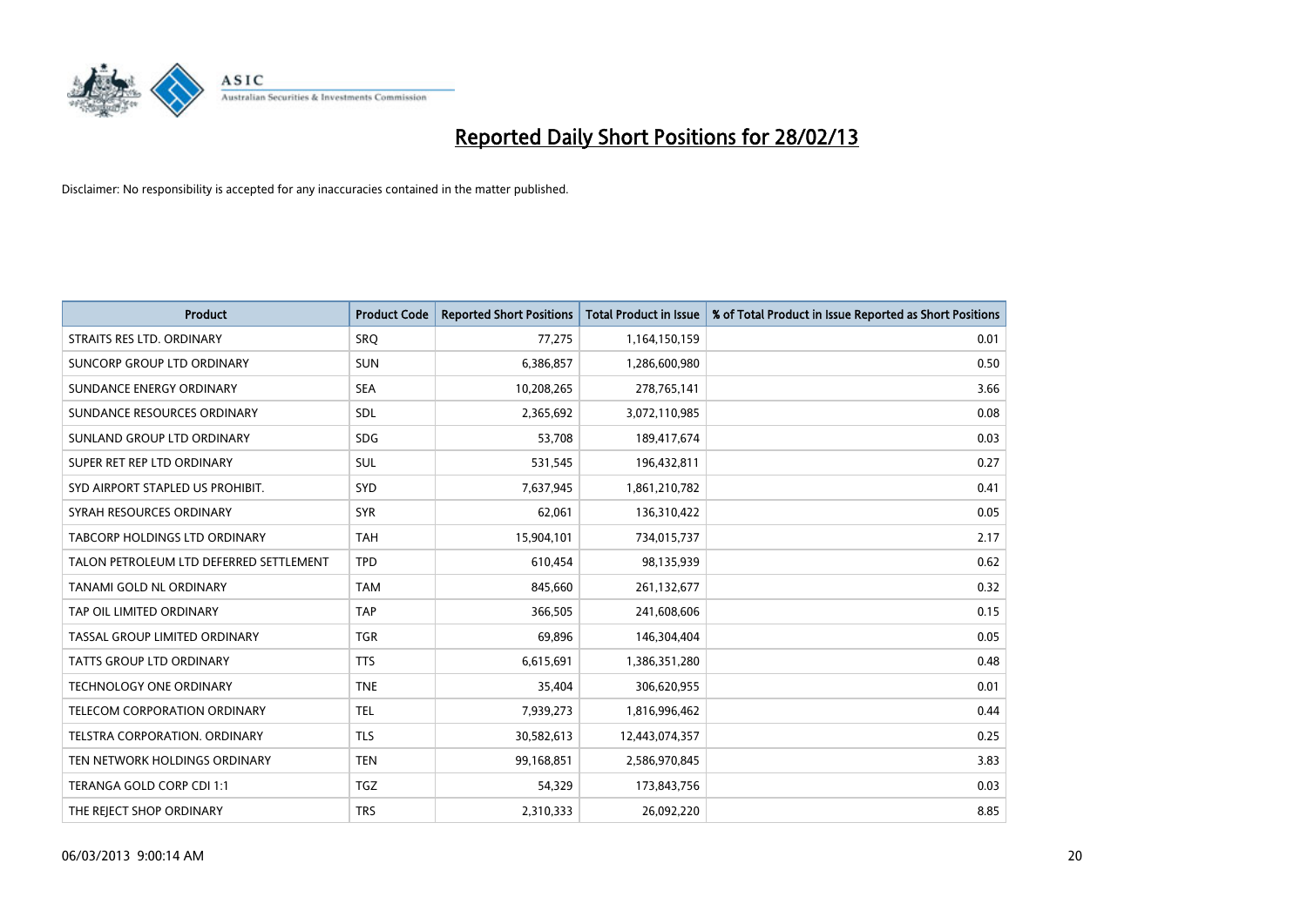

| <b>Product</b>                       | <b>Product Code</b> | <b>Reported Short Positions</b> | <b>Total Product in Issue</b> | % of Total Product in Issue Reported as Short Positions |
|--------------------------------------|---------------------|---------------------------------|-------------------------------|---------------------------------------------------------|
| THORN GROUP LIMITED ORDINARY         | <b>TGA</b>          | 244,350                         | 147,584,880                   | 0.17                                                    |
| TIGER RESOURCES ORDINARY             | <b>TGS</b>          | 1,722,990                       | 673,470,269                   | 0.26                                                    |
| TOLL HOLDINGS LTD ORDINARY           | <b>TOL</b>          | 38,979,900                      | 717,133,875                   | 5.44                                                    |
| TOX FREE SOLUTIONS ORDINARY          | <b>TOX</b>          | 1,069,803                       | 115,999,858                   | 0.92                                                    |
| TPG TELECOM LIMITED ORDINARY         | <b>TPM</b>          | 1,012,098                       | 793,808,141                   | 0.13                                                    |
| <b>TRADE ME GROUP ORDINARY</b>       | <b>TME</b>          | 1,036,882                       | 396,017,568                   | 0.26                                                    |
| <b>TRANSFIELD SERVICES ORDINARY</b>  | <b>TSE</b>          | 6,660,492                       | 512,457,716                   | 1.30                                                    |
| TRANSPACIFIC INDUST, ORDINARY        | <b>TPI</b>          | 9,685,308                       | 1,578,563,490                 | 0.61                                                    |
| TRANSURBAN GROUP TRIPLE STAPLED SEC. | <b>TCL</b>          | 6,625,755                       | 1,481,594,818                 | 0.45                                                    |
| TREASURY WINE ESTATE ORDINARY        | <b>TWE</b>          | 21,187,790                      | 647,227,144                   | 3.27                                                    |
| TROY RESOURCES LTD ORDINARY          | <b>TRY</b>          | 93,541                          | 91,318,649                    | 0.10                                                    |
| UGL LIMITED ORDINARY                 | UGL                 | 6,698,048                       | 166,315,038                   | 4.03                                                    |
| UXC LIMITED ORDINARY                 | <b>UXC</b>          | 136,987                         | 308,056,885                   | 0.04                                                    |
| <b>VENTURE MINERALS ORDINARY</b>     | <b>VMS</b>          | 227,760                         | 287,320,170                   | 0.08                                                    |
| <b>VILLAGE ROADSHOW LTD ORDINARY</b> | <b>VRL</b>          | 406                             | 156,851,589                   | 0.00                                                    |
| <b>VIRGIN AUS HLDG LTD ORDINARY</b>  | VAH                 | 70,820,453                      | 2,455,775,111                 | 2.88                                                    |
| VNGD AUS SHARES ETF UNITS            | <b>VAS</b>          | 771                             | 5,847,438                     | 0.01                                                    |
| <b>VOCUS COMMS LTD ORDINARY</b>      | <b>VOC</b>          | 112,671                         | 77,846,159                    | 0.14                                                    |
| <b>WATPAC LIMITED ORDINARY</b>       | <b>WTP</b>          | 214,617                         | 184,332,526                   | 0.12                                                    |
| <b>WDS LIMITED ORDINARY</b>          | <b>WDS</b>          | $\overline{7}$                  | 144,740,614                   | 0.00                                                    |